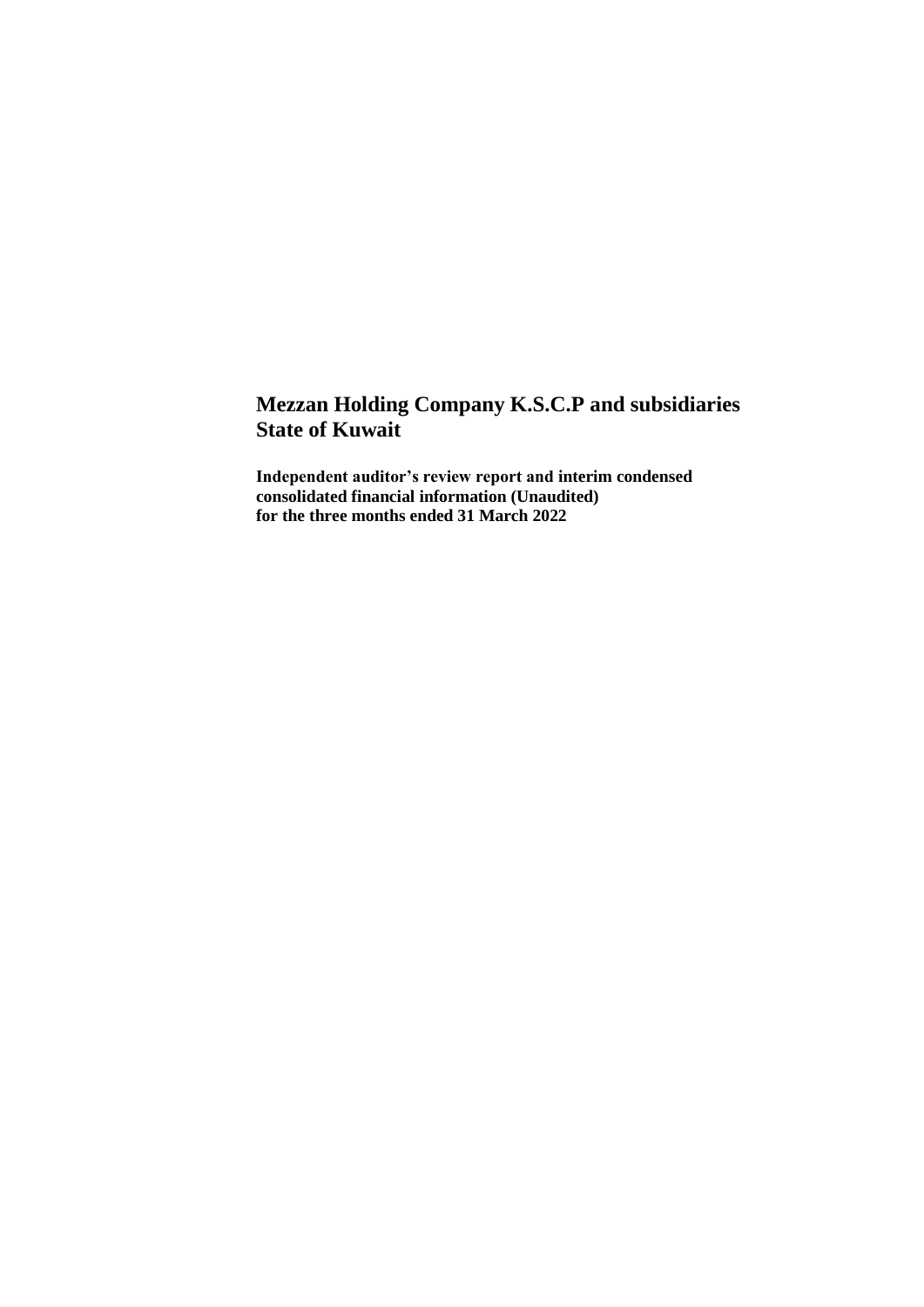| <b>Contents</b>                                                                                   | Page |
|---------------------------------------------------------------------------------------------------|------|
| Independent auditor's report on review of interim condensed consolidated financial<br>information |      |
| Interim condensed consolidated statement of financial position (Unaudited)                        | 2    |
| Interim condensed consolidated statement of profit or loss (Unaudited)                            | 3    |
| Interim condensed consolidated statement of comprehensive income (Unaudited)                      | 4    |
| Interim condensed consolidated statement of changes in equity (Unaudited)                         | 5-6  |
| Interim condensed consolidated statement of cash flows (Unaudited)                                | 7    |
| Notes to the interim condensed consolidated financial information (Unaudited)                     | 8-19 |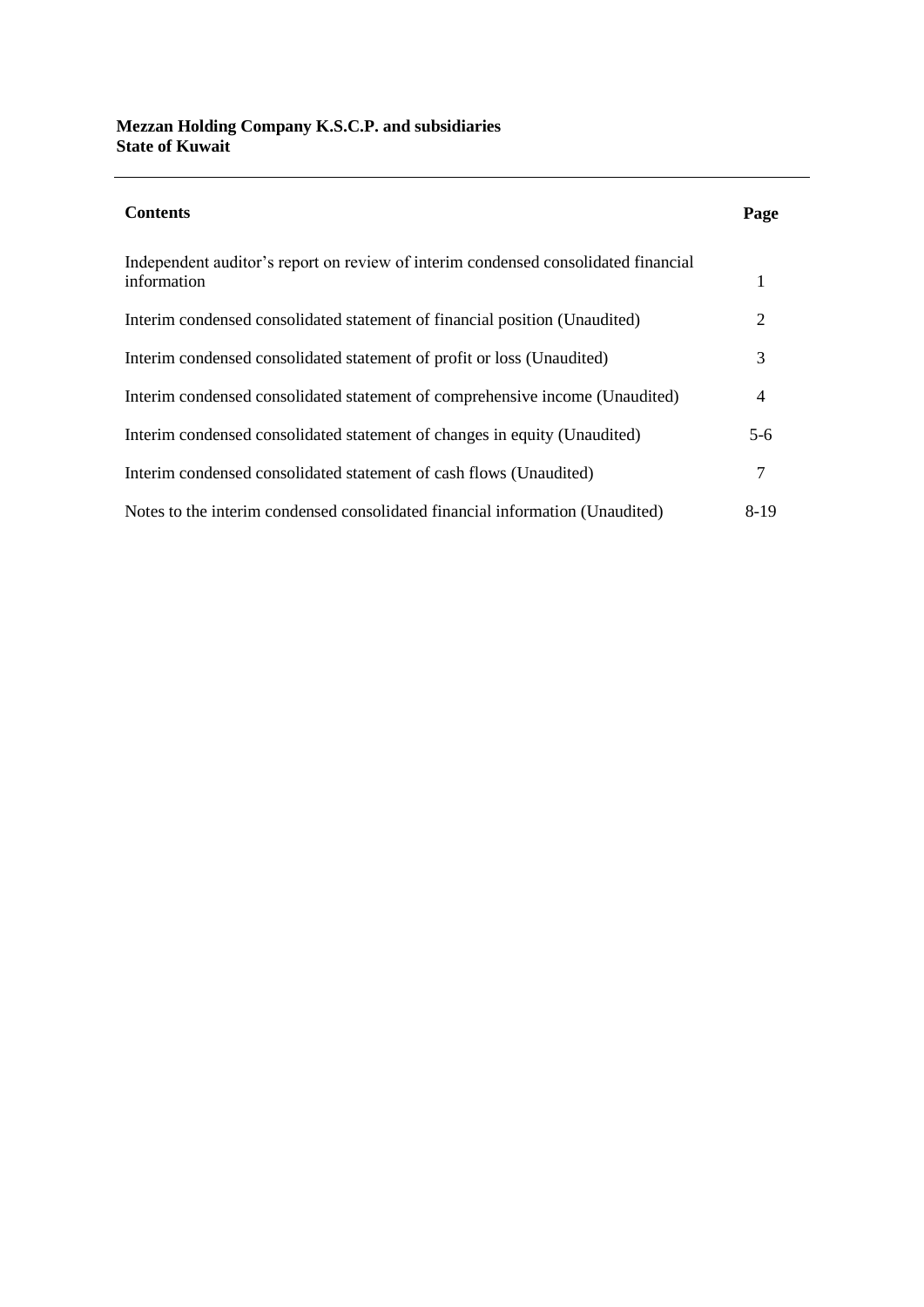# **Deloitte.**

**Deloitte & Touche** Al-Wazzan & Co.

Ahmed Al-Jaber Street, Sharq Dar Al-Awadi Complex, Floors 7 & 9 P.O. Box 20174, Safat 13062 Kuwait

Tel : +965 22408844, 22438060 Fax: +965 22408855, 22452080 www.deloitte.com

#### INDEPENDENT AUDITOR'S REPORT ON REVIEW OF INTERIM CONDENSED CONSOLIDATED FINANCIAL INFORMATION TO THE BOARD OF DIRECTORS OF MEZZAN HOLDING COMPANY K.S.C.P

#### **Introduction**

We have reviewed the accompanying interim condensed consolidated statement of financial position of Mezzan Holding Company K.S.C.P ("the Company") and its subsidiaries (together referred to as "the Group") as at 31 March 2022, and the related interim condensed consolidated statements of profit or loss, comprehensive income, changes in equity and cash flows for the three-month period then ended. Management is responsible for the preparation and presentation of this interim condensed consolidated financial information in accordance with International Accounting Standard 34, "Interim Financial Reporting" ("IAS 34"). Our responsibility is to express a conclusion on this interim condensed consolidated financial information based on our review.

#### Scope of Review

We conducted our review in accordance with International Standard on Review Engagements 2410, "Review of Interim Financial Information Performed by the Independent Auditor of the Entity". A review of interim condensed consolidated financial information consists of making inquiries, primarily of persons responsible for financial and accounting matters, and applying analytical and other review procedures. A review is substantially less in scope than an audit conducted in accordance with International Standards on Auditing and consequently does not enable us to obtain assurance that we would become aware of all significant matters that might be identified in an audit. Accordingly, we do not express an audit opinion.

#### Conclusion

Based on our review, nothing has come to our attention that causes us to believe that the accompanying interim condensed consolidated financial information is not prepared, in all material respects, in accordance with IAS 34.

#### **Report on other Legal and Regulatory Requirements**

Furthermore, based on our review, the interim condensed consolidated financial information is in agreement with the books of the accounts of the Company. We further report that, to the best of our knowledge and belief, we have not become aware of any violation of the Companies Law No. 1 of 2016 and its executive regulations, as amended or of the Company's Memorandum of Incorporation and Articles of Association, as amended, during the three-month period ended 31 March 2022 that might have had a material effect on the business of the Company or on its financial position.

We further report that, during the course of our review, to the best of our knowledge and belief, we have not become aware of any violations of the provisions of Law No 7 of 2010, as amended, concerning the Capital Markets Authority and its related regulations during the three-month period ended 31 March 2022 that might have had a material effect on the business of the Company or on its financial position.

**Talal Y. Al-Muzaini** Licence No. 209A Deloitte & Touche - Al Wazzan & Co.

Kuwait 12 May 2022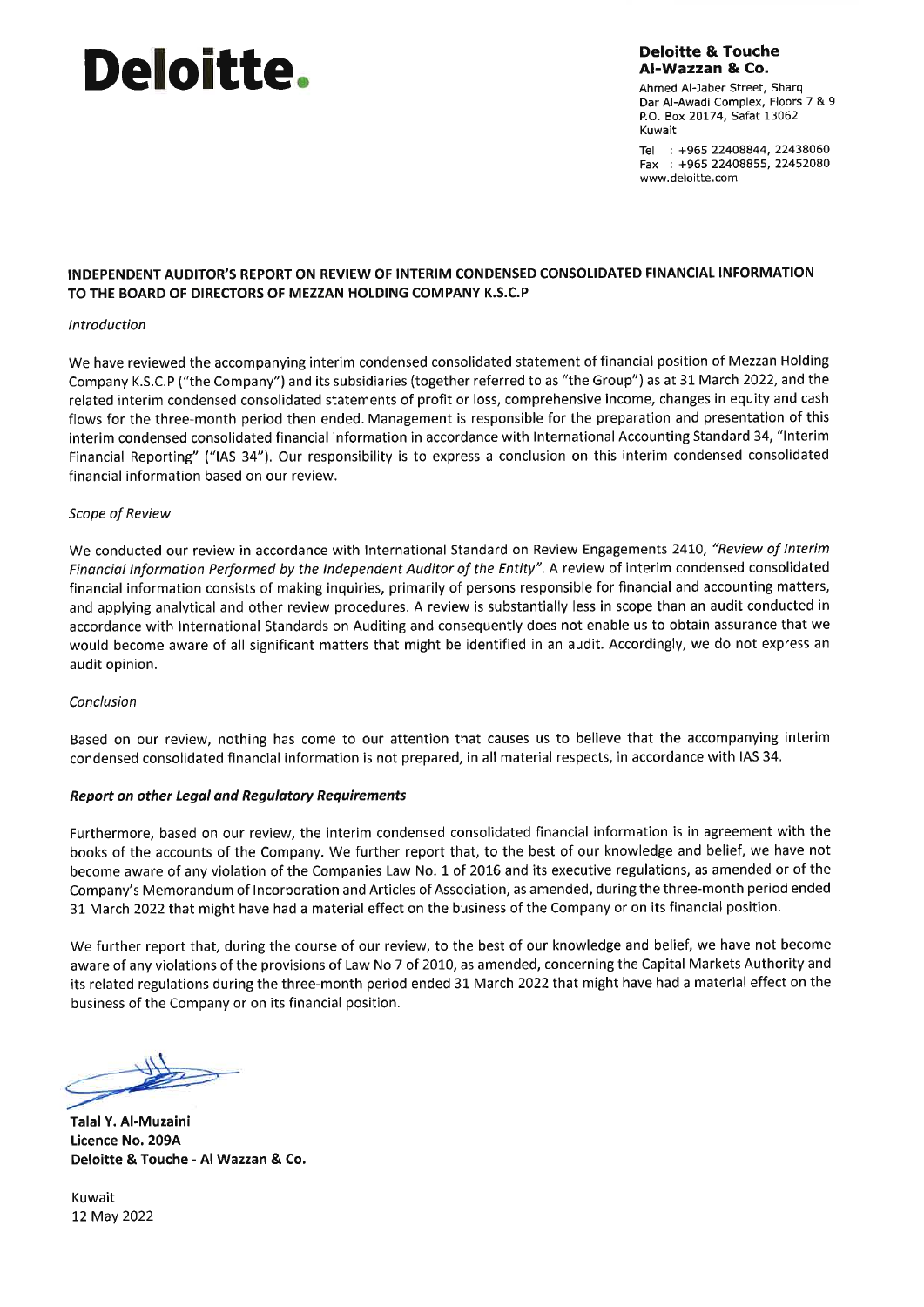#### Interim condensed consolidated statement of financial position (Unaudited)

as at 31 March 2022

|                                            | <b>Notes</b>   | 31 March<br>2022<br><b>KD</b><br>(Unaudited) | 31 December<br>2021<br><b>KD</b><br>(Audited) | 31 March<br>2021<br><b>KD</b><br>(Unaudited) |
|--------------------------------------------|----------------|----------------------------------------------|-----------------------------------------------|----------------------------------------------|
| <b>Assets</b>                              |                |                                              |                                               |                                              |
| Property, plant and equipment              | 4              | 81,555,575                                   | 77, 101, 119                                  | 75,156,278                                   |
| Right of use assets                        |                | 3,163,157                                    | 3,725,469                                     | 2,060,983                                    |
| Intangible assets                          | 5              | 34,902,161                                   | 33,097,846                                    | 29,489,717                                   |
| Investment in associates                   |                | 1,333,907                                    | 1,301,935                                     | 1,205,422                                    |
| Investment property                        | 6              | 3,771,888                                    | 3,779,805                                     | 3,855,082                                    |
| Biological assets                          | 17             | 887,288                                      | 793,091                                       | 842,742                                      |
| Trade and other receivables                | 8              |                                              |                                               | 1,773,336                                    |
| Investments at fair value through other    |                |                                              |                                               |                                              |
| comprehensive income                       | 17             | 3,052,611                                    | 3,087,886                                     | 3,585,283                                    |
| <b>Non-current assets</b>                  |                | 128,666,587                                  | 122,887,151                                   | 117,968,843                                  |
|                                            |                |                                              |                                               |                                              |
| Inventories                                | $\overline{7}$ | 50,852,297                                   | 54,813,361                                    | 46,680,558                                   |
| Trade and other receivables                | 8              | 80,933,945                                   | 70,458,804                                    | 80,592,155                                   |
| Cash and bank balances                     | 10             | 17,042,351                                   | 19,313,317                                    | 22,407,850                                   |
| <b>Current assets</b>                      |                | 148,828,593                                  | 144,585,482                                   | 149,680,563                                  |
| <b>Total assets</b>                        |                | 277,495,180                                  | 267,472,633                                   | 267,649,406                                  |
| <b>Equity</b>                              |                |                                              |                                               |                                              |
| Share capital                              |                | 31,132,500                                   | 31,132,500                                    | 31,132,500                                   |
| Treasury shares                            | 11             | (3,832,800)                                  | (2,343,017)                                   | (5,708,604)                                  |
| Treasury shares reserve                    |                | 228,415                                      | 228,415                                       |                                              |
| Statutory reserve                          |                | 16,601,335                                   | 16,601,335                                    | 16,601,335                                   |
| Voluntary reserve                          |                | 16,601,335                                   | 16,601,335                                    | 16,601,335                                   |
| Fair value reserve                         |                | 2,239,396                                    | 2,274,671                                     | 2,772,068                                    |
| Foreign currency translation reserve       |                | (504, 337)                                   | (540, 831)                                    | (560, 177)                                   |
| Other reserve                              |                | (4,513,320)                                  | (4, 513, 320)                                 | (4, 525, 549)                                |
| Retained earnings                          |                | 54,930,384                                   | 51,987,607                                    | 58,255,915                                   |
| Equity attributable to shareholders of the |                |                                              |                                               |                                              |
| Company                                    |                | 112,882,908                                  | 111,428,695                                   | 114,568,823                                  |
| Non-controlling interests                  |                | 8,770,240                                    | 8,640,318                                     | 8,804,127                                    |
| <b>Total equity</b>                        |                | 121,653,148                                  | 120,069,013                                   | 123,372,950                                  |
|                                            |                |                                              |                                               |                                              |
| <b>Liabilities</b>                         |                |                                              |                                               |                                              |
| Lease liabilities                          |                | 1,890,640                                    | 2,327,987                                     | 1,138,784                                    |
| Trade and other payables                   | 13             | 2,003,006                                    | 2,003,006                                     | 1,944,666                                    |
| Retirement benefit obligation              |                | 8,768,464                                    | 8,758,725                                     | 8,597,853                                    |
| <b>Non-current liabilities</b>             |                | 12,662,110                                   | 13,089,718                                    | 11,681,303                                   |
| Loans and borrowings                       | 12             | 70,065,800                                   | 68,421,000                                    | 68,936,679                                   |
| Bank overdrafts                            | 10             | 5,132,369                                    | 3,902,658                                     | 3,003,105                                    |
| Lease liabilities                          |                | 1,295,418                                    | 1,481,790                                     | 796,395                                      |
| Trade and other payables                   | 13             | 66,686,335                                   | 60,508,454                                    | 59,858,974                                   |
| <b>Current liabilities</b>                 |                | 143,179,922                                  | 134,313,902                                   | 132,595,153                                  |
| <b>Total liabilities</b>                   |                | 155,842,032                                  | 147,403,620                                   | 144,276,456                                  |
|                                            |                |                                              |                                               |                                              |
| <b>Total equity and liabilities</b>        |                | 277,495,180                                  | 267,472,633                                   | 267,649,406                                  |

The accompanying notes 1 to 21 form an integral part of the interim condensed consolidated financial information.

 $\overline{c}$ 

 $\leq$ 

Mohammed Jassim Al Wazzan Vice Chairman

Garrett Walsh<br>Chief Executive Officer

O.F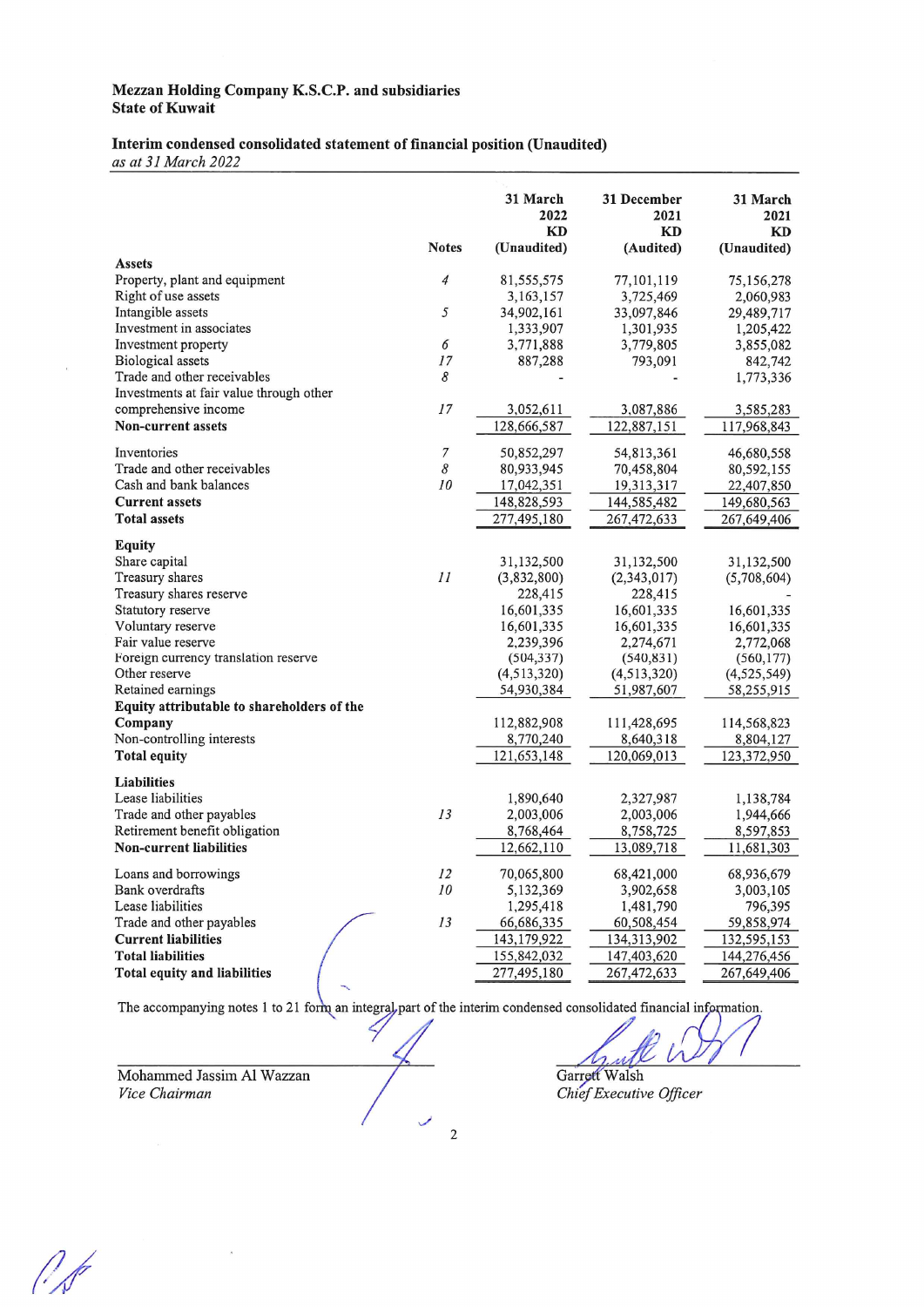#### **Interim condensed consolidated statement of profit or loss (Unaudited)**

*for the three month period ended 31 March 2022*

|                                                                                                                                                      | <b>Notes</b> | Three months period ended<br>31 March |                |  |  |
|------------------------------------------------------------------------------------------------------------------------------------------------------|--------------|---------------------------------------|----------------|--|--|
|                                                                                                                                                      |              | 2022                                  | 2021           |  |  |
|                                                                                                                                                      |              | KD                                    | KD             |  |  |
|                                                                                                                                                      |              | (Unaudited)                           | (Unaudited)    |  |  |
| Revenues                                                                                                                                             |              | 72,478,537                            | 73,367,891     |  |  |
| Cost of revenue                                                                                                                                      |              | (57, 907, 925)                        | (57, 166, 388) |  |  |
| <b>Gross profit</b>                                                                                                                                  |              | 14,570,612                            | 16,201,503     |  |  |
| Selling and distribution expenses                                                                                                                    |              | (5,023,034)                           | (5,286,530)    |  |  |
| General and administrative expenses                                                                                                                  |              | (5,602,429)                           | (4,653,733)    |  |  |
| Other (expense)/income                                                                                                                               | 14           | (46,094)                              | 186,235        |  |  |
| <b>Results from operating activities</b>                                                                                                             |              | 3,899,055                             | 6,447,475      |  |  |
| Finance costs                                                                                                                                        |              | (674, 587)                            | (613,755)      |  |  |
| Share of results of associates                                                                                                                       |              | 31,972                                | 449            |  |  |
| Profit for the period before contribution to Kuwait<br>Foundation for the Advancement of Sciences<br>("KFAS"), National Labour Support Tax ("NLST"), |              |                                       |                |  |  |
| Zakat and board of directors' remuneration                                                                                                           |              | 3,256,440                             | 5,834,169      |  |  |
| <b>KFAS</b>                                                                                                                                          |              | (31,273)                              | (52, 224)      |  |  |
| <b>NLST</b>                                                                                                                                          |              | (96, 102)                             | (137, 824)     |  |  |
| Zakat                                                                                                                                                |              | (38, 441)                             | (55, 130)      |  |  |
| Board of directors' remuneration                                                                                                                     | 9            | (18,750)                              | (18,750)       |  |  |
| Profit for the period                                                                                                                                |              | 3,071,874                             | 5,570,241      |  |  |
| <b>Profit attributable to:</b>                                                                                                                       |              |                                       |                |  |  |
| Shareholders of the Company                                                                                                                          |              | 2,942,777                             | 4,958,500      |  |  |
| Non-controlling interests                                                                                                                            |              | 129,097                               | 611,741        |  |  |
|                                                                                                                                                      |              | 3,071,874                             | 5,570,241      |  |  |
| Earnings per share (basic and diluted) (fils)                                                                                                        | 15           | $9.61$ fils                           | 16.37 fils     |  |  |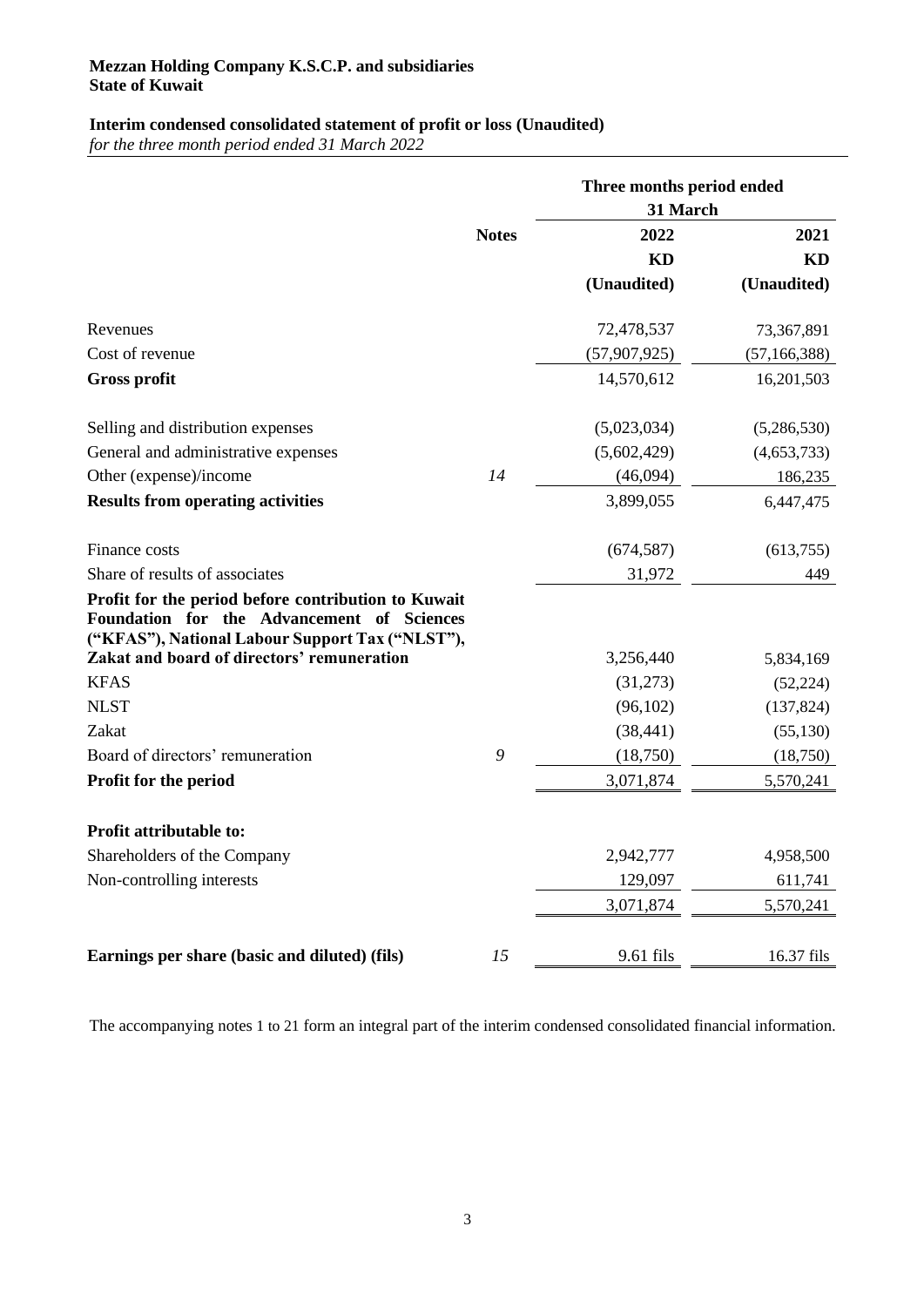#### **Interim condensed consolidated statement of comprehensive income (Unaudited)**

*for the three month period ended 31 March 2022*

|                                                                                                                                | Three months period ended<br>31 March |                                  |  |  |
|--------------------------------------------------------------------------------------------------------------------------------|---------------------------------------|----------------------------------|--|--|
|                                                                                                                                | 2022<br>KD<br>(Unaudited)             | 2021<br><b>KD</b><br>(Unaudited) |  |  |
| Profit for the period                                                                                                          | 3,071,874                             | 5,570,241                        |  |  |
| Other comprehensive income/(loss)<br>Items that are or may be reclassified subsequently to profit or loss                      |                                       |                                  |  |  |
| Foreign currency translation differences on foreign operations                                                                 | 52,864                                | (69, 137)                        |  |  |
| Net investment hedge- net (loss) / gain                                                                                        | (15, 545)                             | 12,355                           |  |  |
|                                                                                                                                | 37,319                                | (56, 782)                        |  |  |
| Items that will not be reclassified subsequently to profit or loss<br>Change in fair value of investment at fair value through |                                       |                                  |  |  |
| other comprehensive income                                                                                                     | (35,275)                              | 369,690                          |  |  |
| Other comprehensive income                                                                                                     | 2,044                                 | 312,908                          |  |  |
| Total comprehensive income for the period                                                                                      | 3,073,918                             | 5,883,149                        |  |  |
| Total comprehensive income attributable to:                                                                                    |                                       |                                  |  |  |
| Shareholders of the Company                                                                                                    | 2,943,996                             | 5,309,202                        |  |  |
| Non-controlling interests                                                                                                      | 129,922                               | 573,947                          |  |  |
| Total comprehensive income for the period                                                                                      | 3,073,918                             | 5,883,149                        |  |  |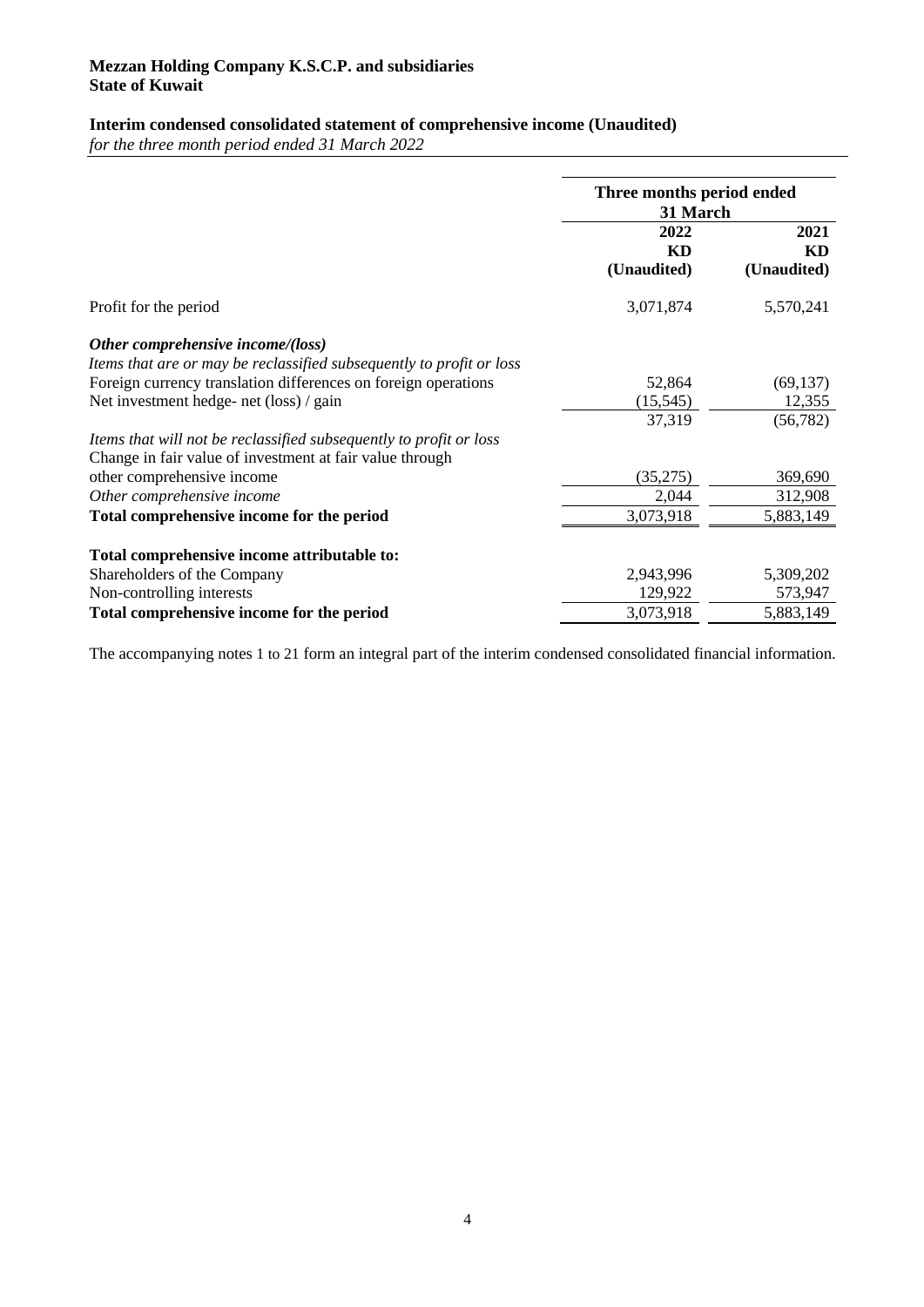# **Interim condensed consolidated statement of changes in equity (Unaudited)**

*for the three-month period ended 31 March 2022*

|                                              | <b>Attributable to shareholders of the Company</b> |                           |                                      |                             |                             |                              |                                               |                  |                             |              |                                  |                        |
|----------------------------------------------|----------------------------------------------------|---------------------------|--------------------------------------|-----------------------------|-----------------------------|------------------------------|-----------------------------------------------|------------------|-----------------------------|--------------|----------------------------------|------------------------|
|                                              | <b>Share</b><br>capital                            | <b>Treasury</b><br>shares | <b>Treasury</b><br>shares<br>reserve | <b>Statutory</b><br>reserve | <b>Voluntary</b><br>reserve | <b>Fair value</b><br>reserve | Foreign<br>currency<br>translation<br>reserve | Other<br>reserve | <b>Retained</b><br>earnings | <b>Total</b> | Non-<br>controlling<br>interests | <b>Total</b><br>equity |
|                                              | KD                                                 | KD                        | KD                                   | KD                          | KD                          | KD                           | KD                                            | KD               | KD                          | KD           | KD                               | KD                     |
| <b>Balance at 1 January 2022</b>             | 31,132,500                                         | (2,343,017)               | 228,415                              | 16,601,335                  | 16,601,335                  | 2,274,671                    | (540, 831)                                    | (4,513,320)      | 51,987,607                  | 111,428,695  | 8,640,318                        | 120,069,013            |
| Profit for the period                        |                                                    |                           |                                      |                             |                             |                              |                                               | $\sim$           | 2,942,777                   | 2,942,777    | 129,097                          | 3,071,874              |
| Other comprehensive income                   |                                                    |                           |                                      |                             |                             |                              |                                               |                  |                             |              |                                  |                        |
| Change in fair value                         |                                                    |                           |                                      |                             | $\overline{\phantom{a}}$    | (35,275)                     |                                               |                  | $\sim$                      | (35,275)     | $\overline{\phantom{a}}$         | (35,275)               |
| Foreign currency translation                 |                                                    |                           |                                      |                             |                             |                              | 36,494                                        |                  |                             | 36,494       | 825                              | 37,319                 |
| Total comprehensive income for the<br>period |                                                    |                           |                                      |                             |                             | (35,275)                     | 36,494                                        |                  | 2,942,777                   | 2,943,996    | 129,922                          | 3,073,918              |
| Purchase of treasury shares                  | $\sim$                                             | (1,489,783)               |                                      |                             |                             |                              |                                               |                  | $\sim$                      | (1,489,783)  | $\overline{\phantom{a}}$         | (1,489,783)            |
| <b>Balance at 31 March 2022</b>              | 31,132,500                                         | (3,832,800)               | 228,415                              | 16,601,335                  | 16,601,335                  | 2,239,396                    | (504, 337)                                    | (4,513,320)      | 54,930,384                  | 112,882,908  | 8,770,240                        | 121,653,148            |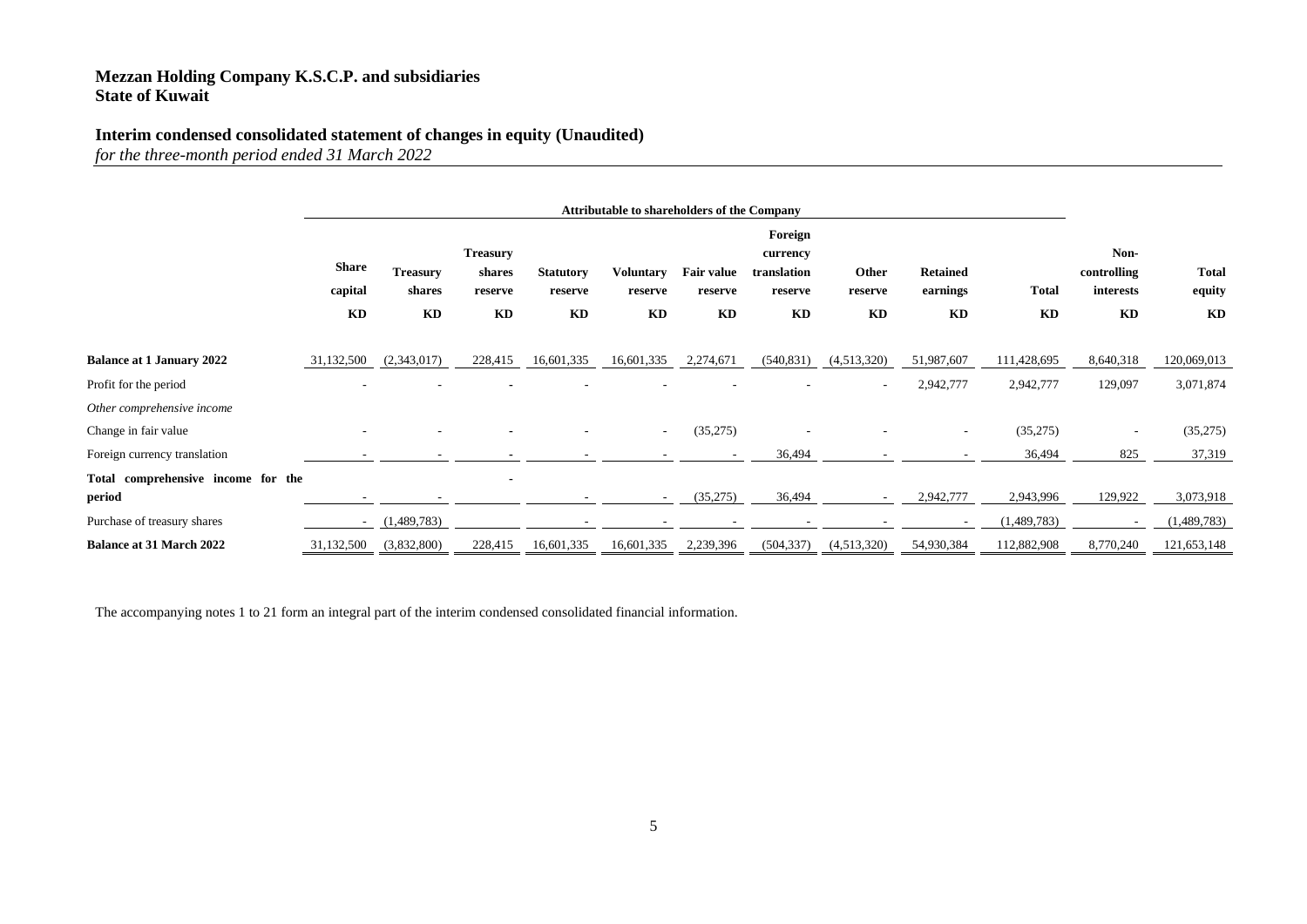# **Interim condensed consolidated statement of changes in equity (Unaudited)**

*for the three-month period ended 31 March 2022*

|                                              | <b>Attributable to shareholders of the Company</b> |                                 |                                   |                                   |                                    |                                                     |                        |                                   |                    |                                        |                              |
|----------------------------------------------|----------------------------------------------------|---------------------------------|-----------------------------------|-----------------------------------|------------------------------------|-----------------------------------------------------|------------------------|-----------------------------------|--------------------|----------------------------------------|------------------------------|
|                                              | <b>Share</b><br>capital<br>KD                      | <b>Treasury</b><br>shares<br>KD | <b>Statutory</b><br>reserve<br>KD | <b>Voluntary</b><br>reserve<br>KD | <b>Fair value</b><br>reserve<br>KD | Foreign<br>currency<br>translation<br>reserve<br>KD | Other<br>reserve<br>KD | <b>Retained</b><br>earnings<br>KD | <b>Total</b><br>KD | Non-<br>controlling<br>interests<br>KD | <b>Total</b><br>equity<br>KD |
|                                              |                                                    |                                 |                                   |                                   |                                    |                                                     |                        |                                   |                    |                                        |                              |
| <b>Balance at 1 January 2021</b>             | 31,132,500                                         | (5,547,635)                     | 16,601,335                        | 16,601,335                        | 2,402,378                          | (541, 189)                                          | (4,525,549)            | 53,297,415                        | 109,420,590        | 8,230,180                              | 117,650,770                  |
| Total comprehensive income for the<br>period |                                                    |                                 |                                   |                                   |                                    |                                                     |                        |                                   |                    |                                        |                              |
| Profit for the period                        |                                                    |                                 |                                   |                                   |                                    |                                                     |                        | 4,958,500                         | 4,958,500          | 611,741                                | 5,570,241                    |
| Other comprehensive income                   |                                                    |                                 |                                   |                                   |                                    |                                                     |                        |                                   |                    |                                        |                              |
| Change in fair value                         |                                                    |                                 |                                   | $\overline{\phantom{a}}$          | 369,690                            |                                                     |                        | ۰                                 | 369,690            | $\overline{\phantom{a}}$               | 369,690                      |
| Foreign currency translation                 |                                                    |                                 |                                   |                                   |                                    | (18,988)                                            |                        |                                   | (18,988)           | (37,794)                               | (56, 782)                    |
| Total comprehensive income for the           |                                                    |                                 |                                   |                                   |                                    |                                                     |                        |                                   |                    |                                        |                              |
| period                                       |                                                    |                                 |                                   |                                   | 369,690                            | (18,988)                                            |                        | 4,958,500                         | 5,309,202          | 573,947                                | 5,883,149                    |
| Purchase of treasury shares                  |                                                    | (160, 969)                      |                                   |                                   |                                    |                                                     |                        |                                   | (160, 969)         |                                        | (160, 969)                   |
| <b>Balance at 31 March 2021</b>              | 31,132,500                                         | (5,708,604)                     | 16,601,335                        | 16,601,335                        | 2,772,068                          | (560, 177)                                          | (4,525,549)            | 58,255,915                        | 114,568,823        | 8,804,127                              | 123,372,950                  |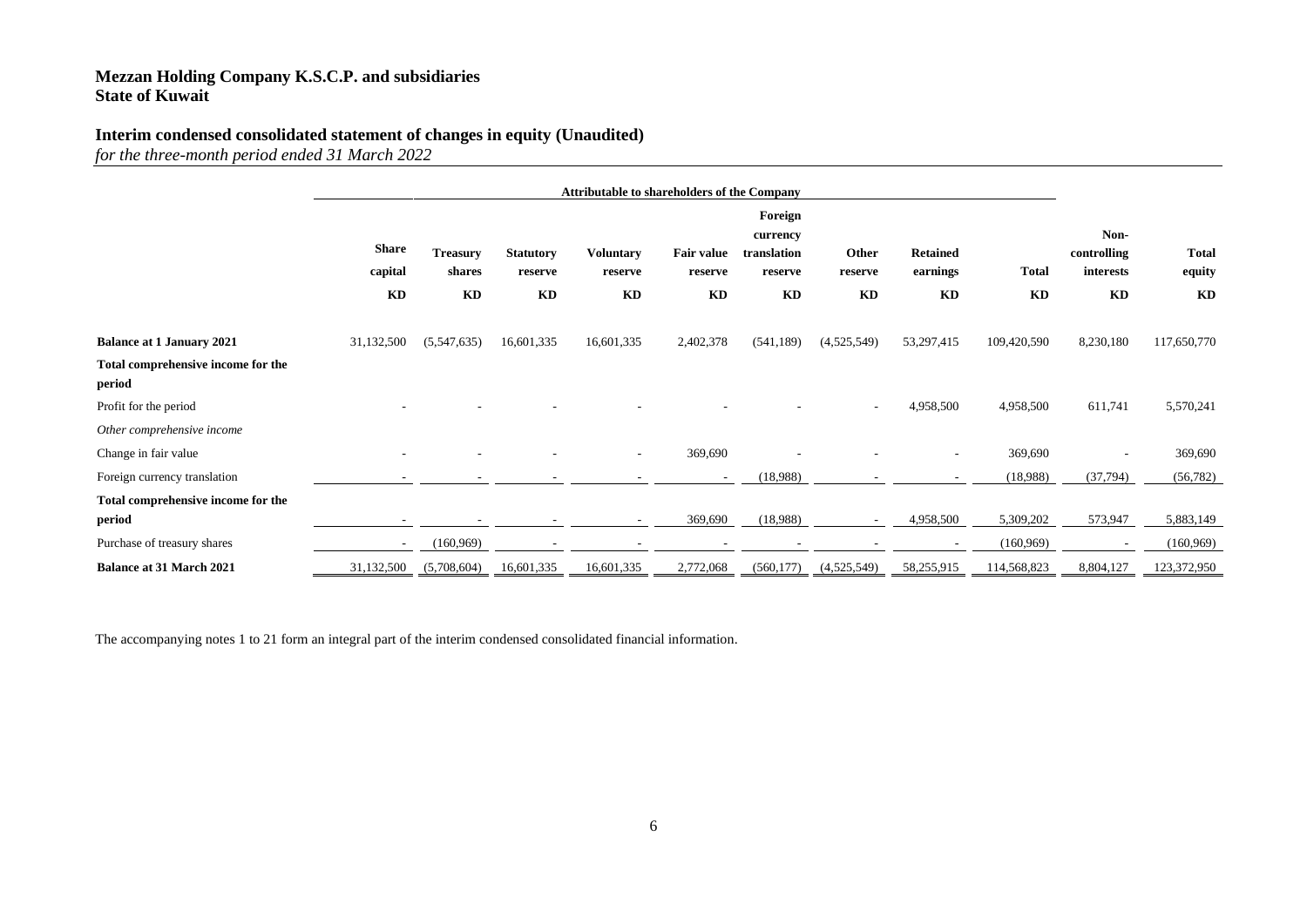## **Interim condensed consolidated statement of cash flows (Unaudited)**

*for the three-month period ended 31 March 2022*

|                                                                                                        | <b>Notes</b> | 2022<br><b>KD</b>        | 2021<br><b>KD</b>      |
|--------------------------------------------------------------------------------------------------------|--------------|--------------------------|------------------------|
| <b>Cash flows from operating activities</b>                                                            |              |                          |                        |
| Profit for the period before contribution to KFAS, NLST, Zakat and board<br>of directors' remuneration |              | 3,256,440                | 5,834,169              |
| Adjustment for:                                                                                        |              |                          |                        |
| Depreciation                                                                                           |              | 2,209,368                | 2,131,783              |
| Amortisation of intangible assets                                                                      | 5            | 76,414                   | 85,758                 |
| Share of results of associates                                                                         |              | (31, 972)                | (449)                  |
| Provision for remeasurements of defined benefit obligations                                            |              | 399,775                  | 398,928                |
| (Reversal of) /provision for obsolete and slow-moving inventories                                      | 7            | (74,249)                 | 66,734                 |
| Provision of expected credit losses                                                                    | 8            | 1,068,647                | 154,641                |
| Gain on disposal of property, plant and equipment                                                      | 14           | (991)                    | (2,810)                |
| Gain on revaluation of biological assets                                                               | 17           | (20, 198)                | (38,980)               |
| Gain on disposal of biological assets                                                                  |              | (1,890)                  | (2,345)                |
| Write-off of biological assets                                                                         | 17           | 1,800                    | 5,754                  |
| Finance costs                                                                                          |              | 674,587                  | 613,755                |
| Foreign currency exchange loss/(gain)                                                                  | 14           | 99,986                   | (82, 532)              |
|                                                                                                        |              | 7,657,717                | 9,164,406              |
| Changes in:                                                                                            |              |                          |                        |
| - inventories                                                                                          |              | 4,134,352                | 3,239,397              |
| - trade and other receivables                                                                          |              | (11,508,712)             | (15,794,304)           |
| - related parties balances- net                                                                        |              | (45, 425)                | 2,488,491              |
| - trade and other payables                                                                             |              | 5,924,509                | 7,785,844              |
| Employees' end of service benefits paid                                                                |              | (494, 663)               | (294, 160)             |
| Net cash from operating activities                                                                     |              | 5,667,778                | 6,589,674              |
| <b>Cash flows from investing activities</b>                                                            |              |                          |                        |
| Purchase of property, plant and equipment                                                              | 4            | (6, 139, 343)            | (1,571,567)            |
| Purchase of intangible assets                                                                          | 5            | (1,802,000)              |                        |
| Purchase of biological assets                                                                          | 17           | (92,212)                 |                        |
| Proceeds from disposal of property, plant and equipment                                                |              | 991                      | 12,701                 |
| Proceeds from disposal of intangible assets<br>Proceeds from disposal of biological assets             |              | 18,303                   | 30,000<br>14,146       |
| Net cash used in investing activities                                                                  |              | (8,014,261)              | (1,514,720)            |
|                                                                                                        |              |                          |                        |
| <b>Cash flows from financing activities</b>                                                            |              |                          |                        |
| Proceeds from loans and borrowings                                                                     |              | 1,495,000                | 259,379                |
| Repayment of loans and borrowings                                                                      |              |                          | (1,091,070)            |
| Payment of lease liability                                                                             |              | (458, 234)               | (390, 266)             |
| Purchase of treasury shares                                                                            |              | (1,489,783)              | (160, 969)             |
| Finance costs paid                                                                                     |              | (674, 587)               | (589, 433)             |
| Net cash used in financing activities                                                                  |              | (1, 127, 604)            | (1,972,359)            |
| Effect of foreign exchange differences<br>Net change in cash and cash equivalents                      |              | (26, 590)<br>(3,500,677) | (46, 237)<br>3,056,358 |
| Cash and cash equivalents at the beginning of the period                                               | 10           | 15,410,659               | 16,348,387             |
| Cash and cash equivalents at the end of the period                                                     | 10           | 11,909,982               | 19,404,745             |
|                                                                                                        |              |                          |                        |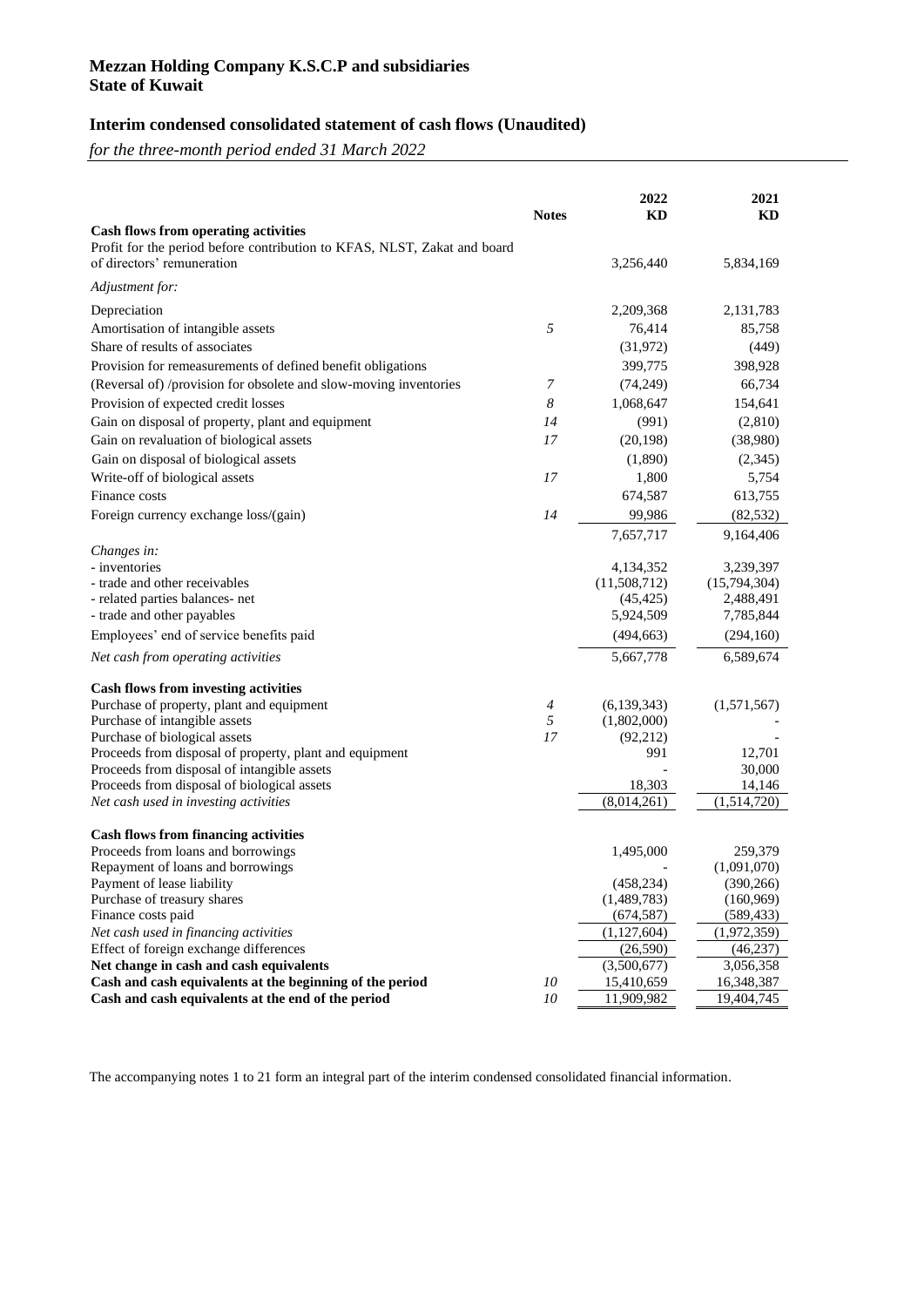*for the three-month period ended 31 March 2022*

#### **1. Reporting entity**

Mezzan Holding Company K.S.C.P ("the Company") is a shareholding company registered and incorporated as a holding company in Kuwait on 3 August 1999. The shares of the Company were listed on Kuwait Stock Exchange ("Boursa Kuwait") on 11 June 2015.

The principal activities of the Company as per the articles of association are as follows:

- a) Holding shares of Kuwaiti or foreign stock companies as well as holding shares or units in limited liability companies whether Kuwaiti or foreign, or participating in establishing these companies, managing them and sponsoring them on behalf of others.
- b) Providing loans to companies in which the Company holds shares or sponsors. In such cases, it is necessary that the participation ratio of the Company in the share capital of the borrowing company not to be less than 20%.
- c) Owning intellectual property including patents, trademarks, industrial fees or any other related rights and leasing them to other companies to make use of them inside Kuwait and abroad.
- d) Holding movable or real estate assets necessary to carry out its activities within the limits allowed by law.

The Company is allowed to conduct the above-mentioned operations in the State of Kuwait or abroad by its own or as an agent on behalf of other parties. The Company may have an interest or in any way be associated with entities engaged on activities similar to its own or which may assist the group companies in achieving its objectives in Kuwait or abroad, or may establish, participate in or acquire these entities or affiliate itself to it.

The registered office of the Company is Building no. 287, Block 1, Aradiya, Kuwait.

The interim condensed consolidated financial information as at and for the three months period ended 31 March 2022 comprise of the Company and its subsidiaries (together referred to as "the Group") and its investment in associates.

This interim condensed consolidated financial information were authorised for issue by the Company's board of directors on 12 May 2022.

#### **2. Basis of accounting**

These interim condensed consolidated financial information have been prepared in accordance with IAS 34 *Interim Financial Reporting* and should be read in conjunction with the Group's last annual consolidated financial statements as at and for the year ended 31 December 2021 ('last annual consolidated financial statements'). They do not include all of the information required for a complete set of IFRS financial statements. However, selected explanatory notes are included to explain events and transactions that are significant to an understanding of the changes in the Group's consolidated financial position and performance since the last consolidated financial statements. Operating results for the three-month period ended 31 March 2022 are not necessarily indicative of the results that may be expected for the year ending 31 December 2022.

The accounting policies adopted in the preparation of the interim condensed consolidated financial information are consistent with those followed in the preparation of the Group's annual consolidated financial statements for the year ended 31 December 2021.

Several amendments and interpretations apply for the first time in 2022, but do not have an impact on the interim condensed consolidated financial information of the Group. The Group has not early adopted any standard, interpretation or amendment that has been issued but is not yet effective.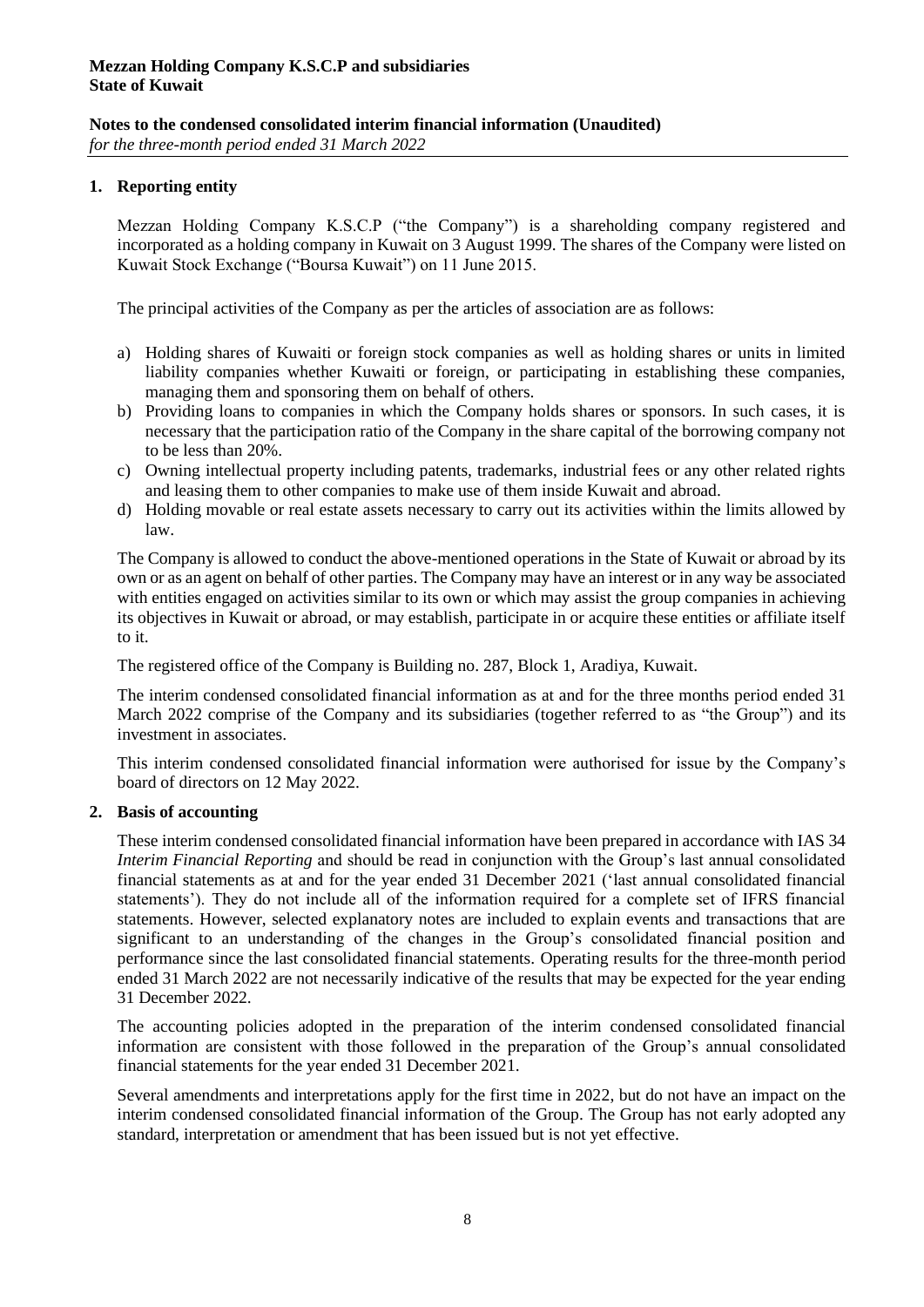*for the three-month period ended 31 March 2022*

#### **3. Judgments and estimates**

The preparation of interim condensed consolidated financial information requires management to make judgments, estimates and assumptions that affect the application of accounting policies and the reported amounts of assets, liabilities, income and expense. Actual results may differ from these estimates.

In preparing this interim condensed consolidated financial information, the significant judgments made by management in applying the Group's accounting policies and the key sources of estimation uncertainty were the same as those that applied to the last annual consolidated financial statements as at and for the year ended 31 December 2021.

#### **4. Property, plant and equipment**

|                          | 31 March    | 31 December  | 31 March    |
|--------------------------|-------------|--------------|-------------|
|                          | 2022        | 2021         | 2021        |
|                          | KD          | KD           | KD          |
|                          | (Unaudited) | (Audited)    | (Unaudited) |
| Net fixed assets         | 69,092,232  | 68, 241, 572 | 70,850,289  |
| Capital work in progress | 12,463,343  | 8,859,547    | 4,305,989   |
|                          | 81,555,575  | 77,101,119   | 75,156,278  |

During the three-months period ended 31 March 2022, the Group acquired property and equipment amounting to KD 6,139,343 (31 March 2021: KD 1,571,567). Depreciation charged for the period amounted to KD 1,780,279 (31 March 2021: KD 1,771,877).

#### **5. Intangible assets**

|                         | 31 March     | 31 December | 31 March    |
|-------------------------|--------------|-------------|-------------|
|                         | 2022         | 2021        | 2021        |
|                         | KD           | KD          | KD          |
|                         | (Unaudited)  | (Audited)   | (Unaudited) |
| Goodwill                | 23, 125, 422 | 23,078,128  | 23,074,393  |
| Other intangible assets | 11,776,739   | 10,019,718  | 6,415,324   |
|                         | 34,902,161   | 33,097,846  | 29,489,717  |

During the three-month period ended 31 March 2022, the Group acquired intangible assets amounting to KD 1,802,000 (31 March 2021: Nil).

Amortisation charged for the period amounted to KD 76,414 (31 March 2021: KD 85,758)

#### **6. Investment property**

|                                  | 31 March<br>2022<br>KD<br>(Unaudited) | 31 December<br>2021<br>KD<br>(Audited) | 31 March<br>2021<br>KD<br>(Unaudited) |
|----------------------------------|---------------------------------------|----------------------------------------|---------------------------------------|
| Balance at 1 January             | 3,779,805                             | 3,891,222                              | 3,891,222                             |
| Depreciation                     | (25, 135)                             | (101, 523)                             | (25, 104)                             |
| Net foreign exchange differences | 17,218                                | (9,894)                                | (11,036)                              |
|                                  | 3,771,888                             | 3,779,805                              | 3,855,082                             |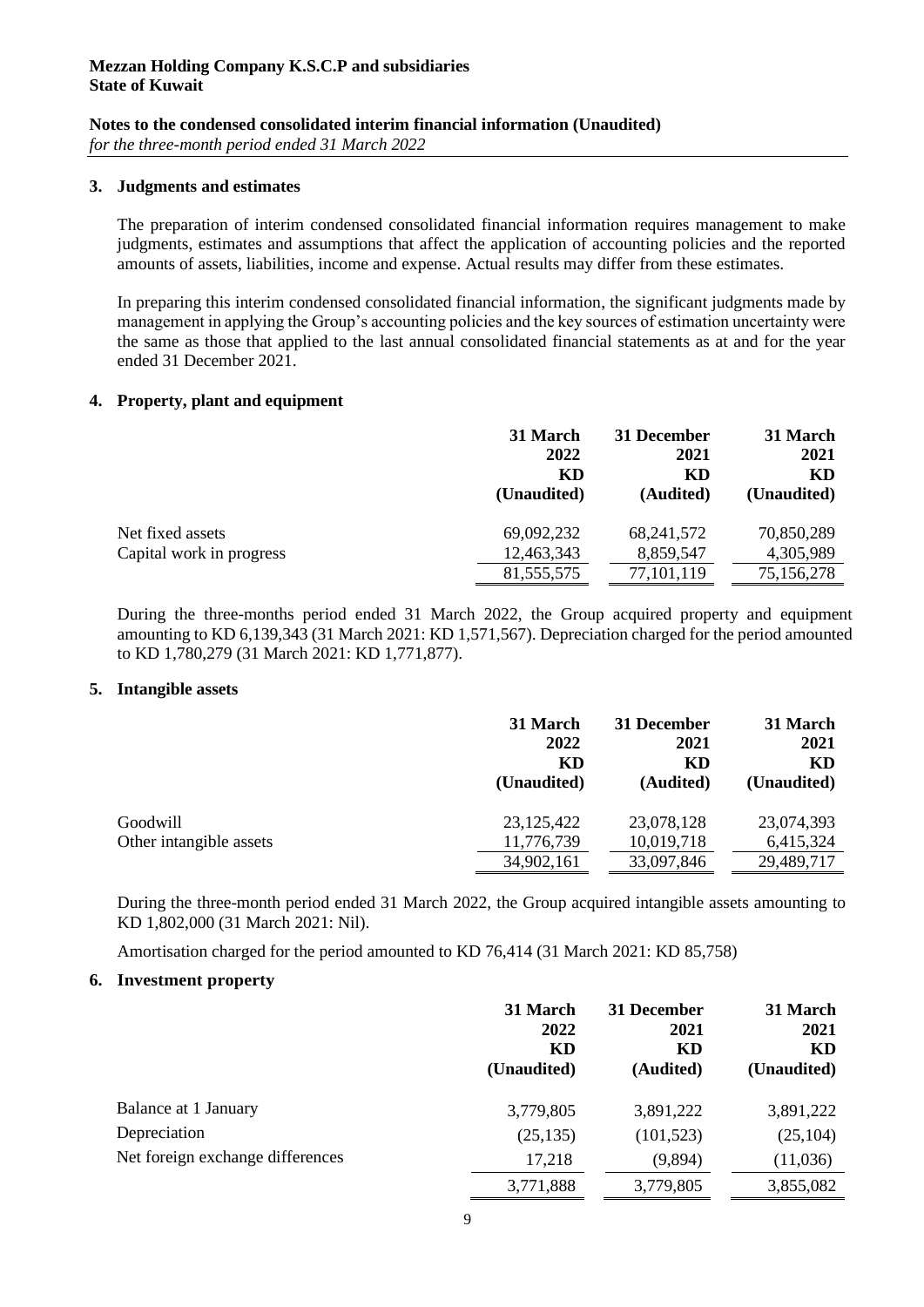#### **Notes to the condensed consolidated interim financial information (Unaudited)** *for the three-month period ended 31 March 2022*

As at 31 March 2022, the management does not anticipate any significant change in fair value of investment properties compared to 31 December 2021.

At the reporting date, the investment properties include freehold land that has an indefinite economic life and is therefore not depreciated.

Management has estimated the economic useful life of the buildings to be 5-30 years.

#### **7. Inventories**

|                                                    | 31 March<br>2022<br>KD | 31 December<br>2021<br>KD | 31 March<br>2021<br>KD |
|----------------------------------------------------|------------------------|---------------------------|------------------------|
|                                                    | (Unaudited)            | (Audited)                 | (Unaudited)            |
| Goods for resale                                   | 32, 353, 362           | 38,209,423                | 32,387,932             |
| Raw materials and consumables                      | 13,402,003             | 13,819,099                | 11,103,747             |
| Finished goods and work in progress                | 2,664,160              | 2,851,148                 | 3,031,636              |
| Goods in transit                                   | 4,220,191              | 2,006,926                 | 2,324,749              |
|                                                    | 52,639,716             | 56,886,596                | 48,848,064             |
| Provision for obsolete and slow-moving inventories | (1,787,419)            | (2,073,235)               | (2,167,506)            |
|                                                    | 50,852,297             | 54,813,361                | 46,680,558             |

The current period reversal of provision for obsolete and slow-moving inventories of KD 74,249 (31 March 2021: charge of provision of KD 66,734) is included in cost of revenue in the interim condensed consolidated statement of profit or loss.

#### **8. Trade and other receivables**

|                                                               | 31 March<br>2022 | 31 December<br>2021 | 31 March<br>2021 |
|---------------------------------------------------------------|------------------|---------------------|------------------|
|                                                               | KD               | KD                  | KD               |
|                                                               | (Unaudited)      | (Audited)           | (Unaudited)      |
| <b>Non-Current Portion</b>                                    |                  |                     |                  |
| <b>Other Receivables</b>                                      |                  |                     | 1,773,336        |
| <b>Current Portion</b>                                        |                  |                     |                  |
| Trade receivables                                             | 71,691,816       | 63,206,229          | 71,119,862       |
| Provision for expected credit losses                          | (11, 403, 214)   | (10, 380, 414)      | (9,556,237)      |
|                                                               | 60,288,602       | 52,825,815          | 61,563,625       |
| Advances to suppliers                                         | 14,998,723       | 12,159,490          | 11,891,739       |
| Prepaid expenses                                              | 1,620,891        | 1,321,364           | 2,145,740        |
| Refundable deposits                                           | 763,685          | 756,699             | 770,866          |
| Due from related parties (Note 9)                             | 48,764           | 34,519              | 41,488           |
| Other receivables                                             | 3,213,280        | 3,360,917           | 4,178,697        |
|                                                               | 80,933,945       | 70,458,804          | 80,592,155       |
| Movement of provision for expected credit loss is as follows: |                  |                     |                  |
|                                                               |                  | 2022                | 2021             |
|                                                               |                  | KD                  | KD               |
| Balance at 1 January (Audited)                                |                  | 10,380,412          | 9,441,233        |
| Charge for the period                                         |                  | 1,068,647           | 154,641          |
| Write offs                                                    |                  | (66, 677)           | (30,243)         |
| Effect of movement in exchange rates                          |                  | 20,832              | (9, 394)         |
| Balance at 31 March (Unaudited)                               |                  | 11,403,214          | 9,556,237        |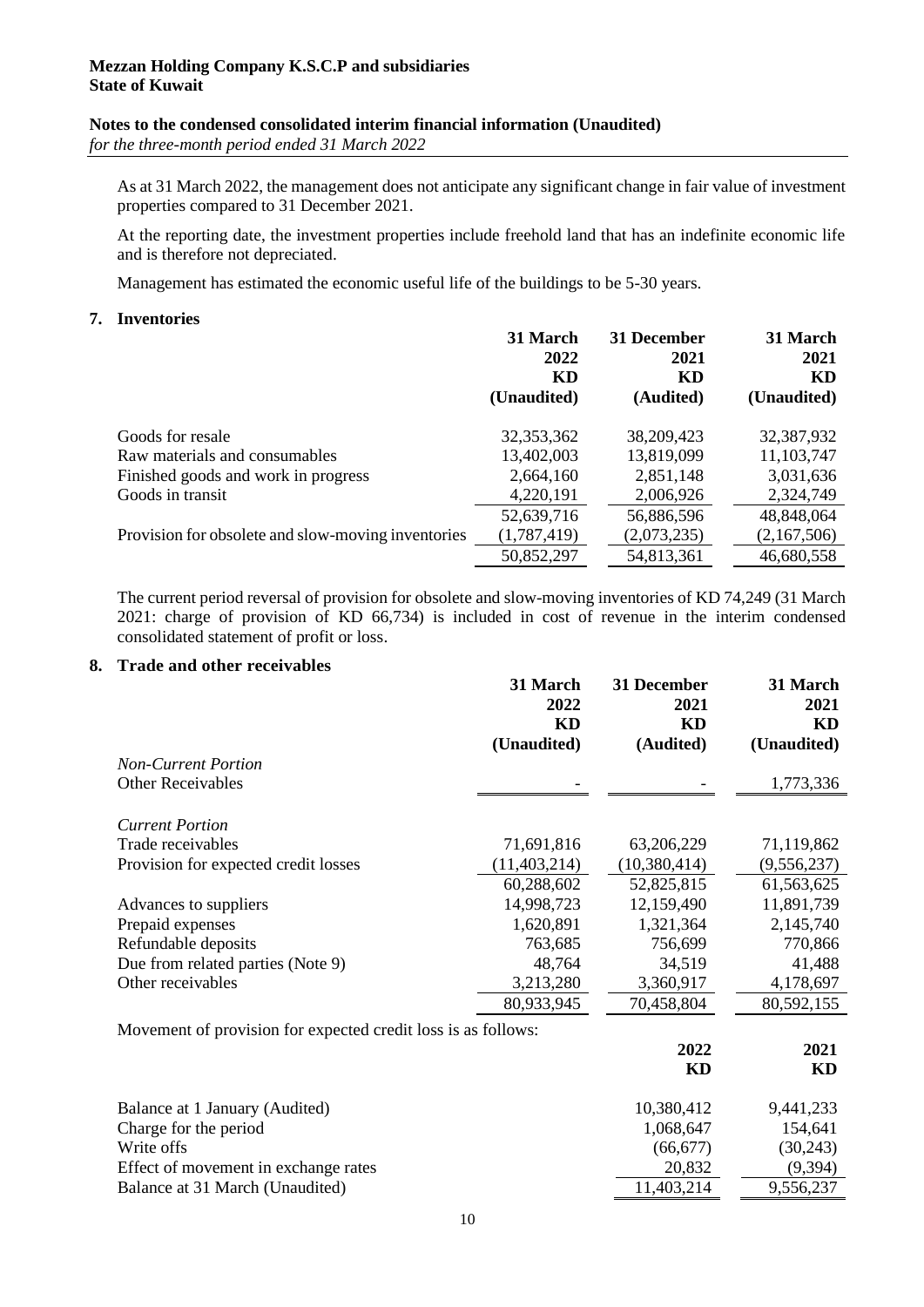*for the three-month period ended 31 March 2022*

#### **9. Related party transactions**

Parties are considered to be related if one party has the ability to control the other party or exercise significant influence over the other party in making financial and operating decisions. All related party transactions are carried out on terms approved by the Group's management.

#### *Key management personnel*

Key management personnel comprise of the Board of Directors and key members of management having authority and responsibility for planning, directing and controlling the activities of the Group.

Details of significant related parties balances and transactions are disclosed below

|                                                                             | 31 March<br>2022<br>KD<br>(Unaudited) | 31 December<br>2021<br>KD<br>(Audited) | 31 March<br>2021<br><b>KD</b><br>(Unaudited) |
|-----------------------------------------------------------------------------|---------------------------------------|----------------------------------------|----------------------------------------------|
| <b>Balances with related parties</b>                                        |                                       |                                        |                                              |
| Due from related parties (Note 8)<br>Other than shareholders and associates | 48,764                                | 34,519                                 | 41,488                                       |
|                                                                             | 31 March                              | 31 December                            | 31 March                                     |
|                                                                             | 2022                                  | 2021                                   | 2021                                         |
|                                                                             | <b>KD</b>                             | KD                                     | <b>KD</b>                                    |
|                                                                             | (Unaudited)                           | (Audited)                              | (Unaudited)                                  |
| Due to related parties (Note 13)                                            |                                       |                                        |                                              |
| Shareholders<br>Associates                                                  | 73,668                                | 73,668                                 | 73,667<br>583                                |
| Other related parties                                                       | 2,199<br>6,432,841                    | 2,775<br>6,463,445                     | 4,195,625                                    |
|                                                                             | 6,508,708                             | 6,539,888                              | 4,269,875                                    |
|                                                                             |                                       | <b>March (Unaudited)</b><br>2022<br>KD | 2021<br>KD                                   |
| <b>Transactions with related parties</b>                                    |                                       |                                        |                                              |
| <b>Sales</b>                                                                |                                       |                                        |                                              |
| Shareholders                                                                |                                       | 3,395                                  | 2,422                                        |
| Other related parties                                                       |                                       | 3,499                                  | 10,681                                       |
|                                                                             |                                       | 6,894                                  | 13,103                                       |
| Cost of revenue                                                             |                                       |                                        |                                              |
| Other related parties                                                       |                                       | 4,685,673                              | 4,393,491                                    |
| General and administrative expenses                                         |                                       |                                        |                                              |
| Other related parties                                                       |                                       | 104,878                                | 139,996                                      |
| Key management compensation                                                 |                                       |                                        |                                              |
| Salaries and other short-term benefits                                      |                                       | 524,890                                | 497,786                                      |
| Employees' end of service benefits                                          |                                       | 27,338                                 | 45,213                                       |
|                                                                             |                                       | 552,228                                | 542,999                                      |
| Board of directors' remuneration                                            |                                       | 18,750                                 | 18,750                                       |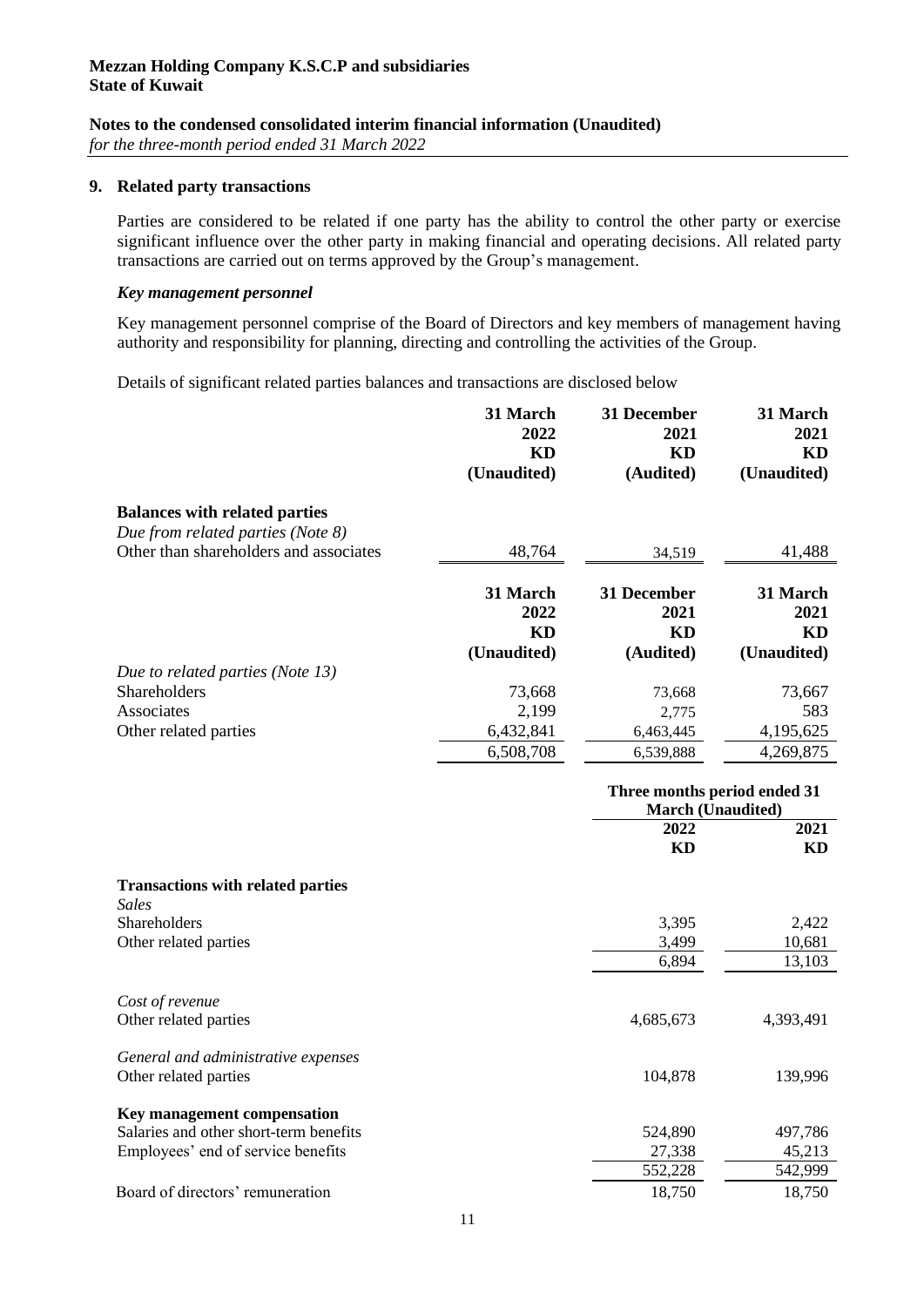#### **Notes to the condensed consolidated interim financial information (Unaudited)**

*for the three-month period ended 31 March 2022*

#### **10. Cash and cash equivalents**

|                                                                                            | 31 March      | 31 December | 31 March    |
|--------------------------------------------------------------------------------------------|---------------|-------------|-------------|
|                                                                                            | 2022          | 2021        | 2021        |
|                                                                                            | KD            | KD          | KD          |
|                                                                                            | (Unaudited)   | (Audited)   | (Unaudited) |
| Cash and bank balances                                                                     | 17,042,351    | 19,313,317  | 22,407,850  |
| Bank overdrafts                                                                            | (5, 132, 369) | (3,902,658) | (3,003,105) |
| Cash and cash equivalents in the interim condensed<br>consolidated statement of cash flows | 11,909,982    | 15,410,659  | 19,404,745  |

Bank overdrafts are denominated in Kuwaiti Dinars, Qatari Riyals and Jordanian Dinars and are from local and foreign commercial banks. These are repayable on demand and carry an average effective interest rate of 2.75% to 5% (31 December 2021: 2.5% to 5% and 31 March 2021: 2.5% to 5%) per annum.

#### **11. Treasury shares**

|                                 | 31 March<br>2022<br>(Unaudited) | 31 December<br>2021<br>(Audited) | 31 March<br>2021<br>(Unaudited) |
|---------------------------------|---------------------------------|----------------------------------|---------------------------------|
| Number of shares (Note 20)      | 6,354,013                       | 3,825,000                        | 8,667,898                       |
| Percentage of share capital (%) | 2.04%                           | 1.23%                            | 2.78%                           |
| $Cost$ ("KD")                   | 3,832,800                       | 2,343,017                        | 5,708,604                       |
| Market value ("KD")             | 3,691,681                       | 2,252,925                        | 4,914,698                       |
| 12. Loans and borrowings        |                                 |                                  |                                 |
|                                 | 31 March<br>2022                | 31 December<br>2021              | 31 March<br>2021                |
|                                 | KD                              | KD                               | KD                              |
|                                 | (Unaudited)                     | (Audited)                        | (Unaudited)                     |
| Current portion denominated in: |                                 |                                  |                                 |
| <b>Kuwaiti Dinars</b>           | 37,495,000                      | 36,000,000                       | 36,526,379                      |
| <b>US Dollars</b>               | 32,570,800                      | 32,421,000                       | 32,410,300                      |
|                                 | 70,065,800                      | 68,421,000                       | 68,936,679                      |

This represents various unsecured revolving credit facilities from local and foreign banks to fund its operational requirements. These loans carry effective interest rates of 2.32% to 2.75% (31 December 2021: 1.61% to 2.50% and 31 March 2021: 1.45% to 2.50%) per annum.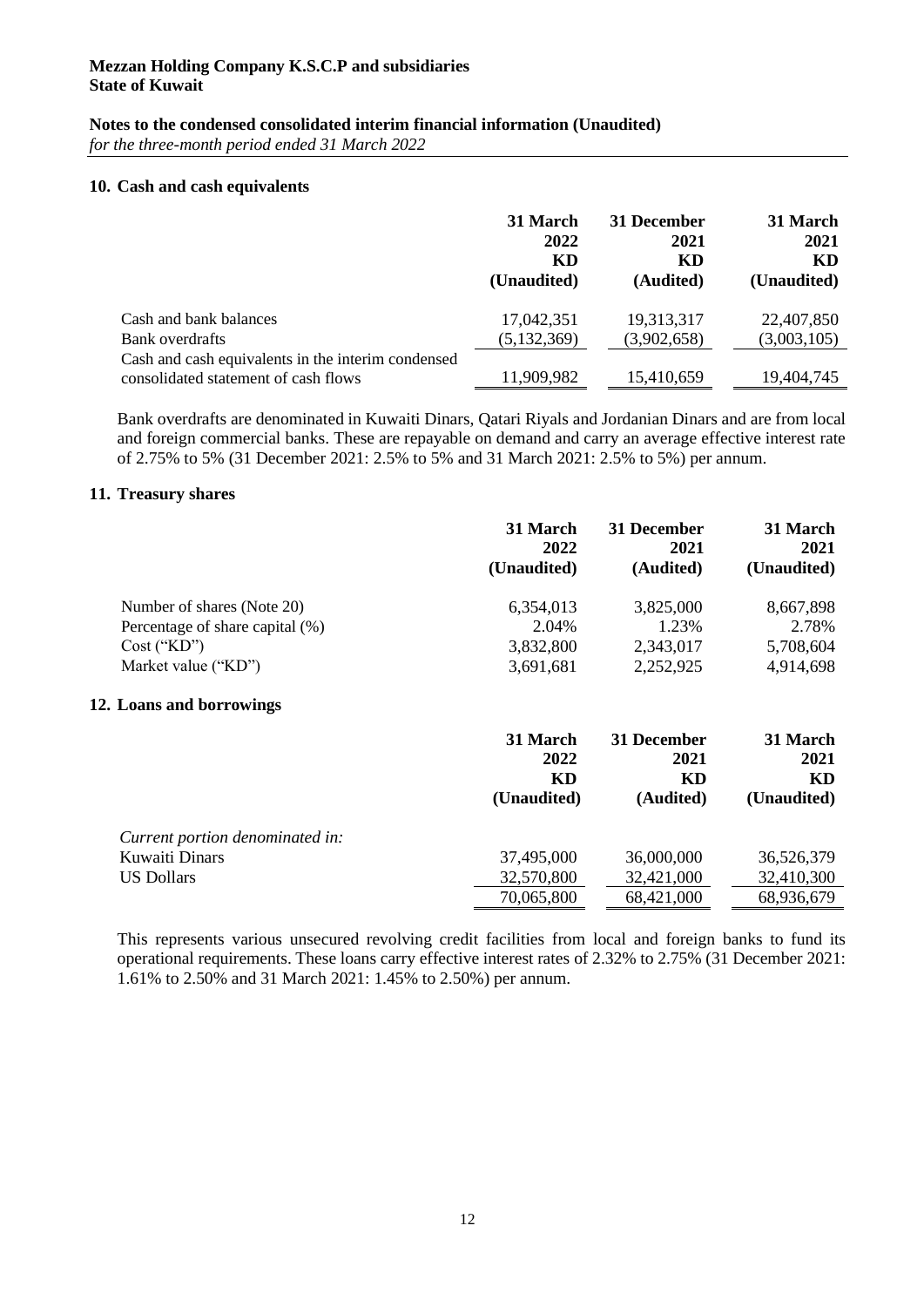#### **Notes to the condensed consolidated interim financial information (Unaudited)**

*for the three-month period ended 31 March 2022*

#### **13. Trade and other payables**

|                                          | 31 March<br>2022<br>KD<br>(Unaudited) | 31 December<br>2021<br>KD<br>(Audited) | 31 March<br>2021<br>KD<br>(Unaudited) |
|------------------------------------------|---------------------------------------|----------------------------------------|---------------------------------------|
| <b>Non Current Portion</b>               |                                       |                                        |                                       |
| <b>Other Payables</b>                    | 2,003,006                             | 2,003,006                              | 1,944,666                             |
| <b>Current Portion</b><br>Trade payables | 41,047,551                            | 35,137,390                             | 36,078,673                            |
| Accrued expenses                         | 16,020,682                            | 13,900,576                             | 15,368,857                            |
| Advances from customers                  | 30,009                                | 86,650                                 | 16,681                                |
| Payables to related parties (Note 9)     | 6,508,708                             | 6,539,888                              | 4,269,875                             |
| Other payables                           | 3,079,385                             | 4,843,950                              | 4,124,888                             |
|                                          | 66,686,335                            | 60,508,454                             | 59,858,974                            |

#### **14. Other (expense)/income**

|                                                                                                            | Three months period ended<br>31 March (Unaudited) |                                       |  |
|------------------------------------------------------------------------------------------------------------|---------------------------------------------------|---------------------------------------|--|
|                                                                                                            | 2022<br>KD                                        | 2021<br>KD                            |  |
| Gain on disposal of property, plant and equipment<br>Foreign currency exchange (loss)/gain<br>Other income | 991<br>(99, 986)<br>52,901<br>(46,094)            | 2,810<br>82,532<br>100,893<br>186,235 |  |

#### **15. Basic and diluted earnings per share**

Basic earnings per share are calculated by dividing the profit for the period attributable to ordinary equity holders of the Company by the weighted average number of ordinary shares outstanding during the period less treasury shares.

Diluted EPS is calculated by dividing the profit attributable to ordinary equity holders of the Company by the weighted average number of ordinary shares outstanding during the period plus the weighted average number of ordinary shares that would be issued on conversion of all the dilutive potential ordinary shares into ordinary shares. As there are no outstanding dilutive instruments, the basic and diluted earnings per share are identical.

|                                                                                                               | Three months period ended<br>31 March (Unaudited) |              |  |
|---------------------------------------------------------------------------------------------------------------|---------------------------------------------------|--------------|--|
|                                                                                                               | 2022                                              | 2021         |  |
| Profit for the period (KD)                                                                                    | 2,942,777                                         | 4,958,500    |  |
| Weighted average number of ordinary shares outstanding<br>during the period (after excluding treasury shares) | 306, 363, 636                                     | 302,927,174  |  |
| Earnings per share                                                                                            | <b>9.61 fils</b>                                  | $16.37$ fils |  |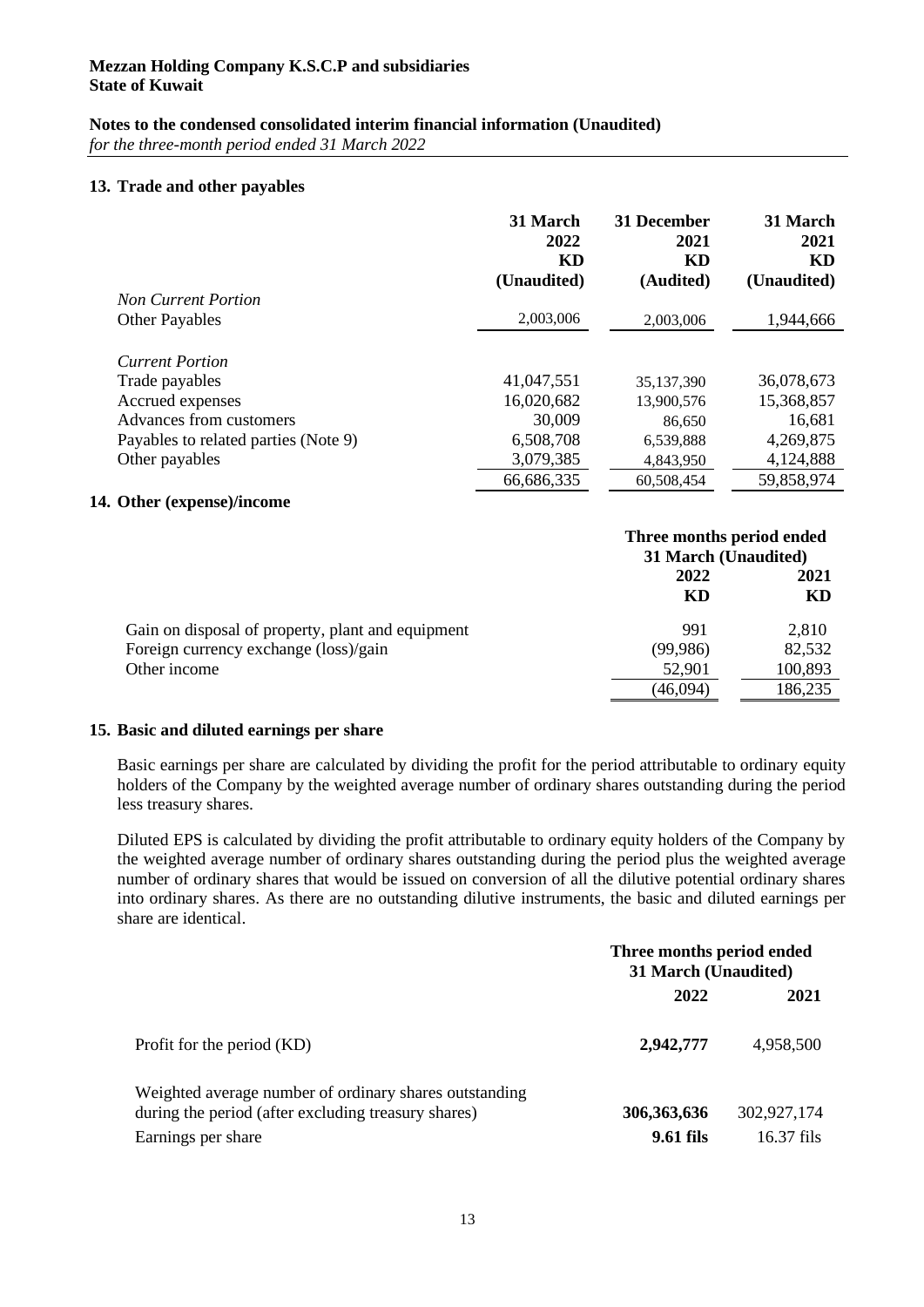*for the three-month period ended 31 March 2022*

#### **16. Segment information**

For management reporting purposes, the Group is organised into five major operating segments and a corporate segment based on internal reporting provided to the chief operating decision maker. The chief operating decision maker is the person responsible for allocating resources to and assessing the performance of the operating segments. The Group does not have material inter-segment transactions.

The principal activities and services under these segments are as follows:

| Food segment                                                           |                                                                                                                                                                                                                                                                                                                                                             |
|------------------------------------------------------------------------|-------------------------------------------------------------------------------------------------------------------------------------------------------------------------------------------------------------------------------------------------------------------------------------------------------------------------------------------------------------|
| Food                                                                   | Food comprises all the businesses that relate to the food industry including food<br>and beverages, wholesale trading, manufacturing and retail. The segment deals<br>in a variety of products mainly meat products, cakes, biscuits, potato chips,<br>snacks, canned food products, dairy products and water.                                              |
| Catering                                                               | Catering comprises of food services for short term and long-term delivery of<br>cooked food as well as on site operation of food facilities and catering for one off<br>events.                                                                                                                                                                             |
| Services                                                               | Services include provision/sale of a variety of services/goods respectively to major<br>customers predominantly including sales and delivery of foods as well as ancillary<br>storage, logistics, repairs and maintenance services and sale of non-food items.                                                                                              |
| Non-food segment                                                       |                                                                                                                                                                                                                                                                                                                                                             |
| <b>Fast Moving Consumer</b><br>Goods ("FMCG") and<br>Healthcare ("HC") | FMCG mainly comprises of distribution of health and beauty products, medicines,<br>medical devices, manufacturing of medicine, medical products and household<br>products.                                                                                                                                                                                  |
| Industrial                                                             | Industrial comprises of the manufacturing of goods including plastic materials,<br>lube oil and cartons used for packaging.                                                                                                                                                                                                                                 |
| Corporate segment                                                      | Corporate comprises of central assets, liabilities and support functions for the<br>entire Group. The corporate provides management, information systems and<br>technology, human resource, procurement and finance support to other segments.<br>The Group maintains a central treasury function and manages the cash and<br>borrowing position centrally. |

The Group's chief executive officer reviews the internal management reports of each reportable segment at least once quarterly. Segment performance is evaluated based on segmental return on investments. Statutory contributions and Board of Directors' remuneration are managed on an overall basis and are not allocated to the operating segments.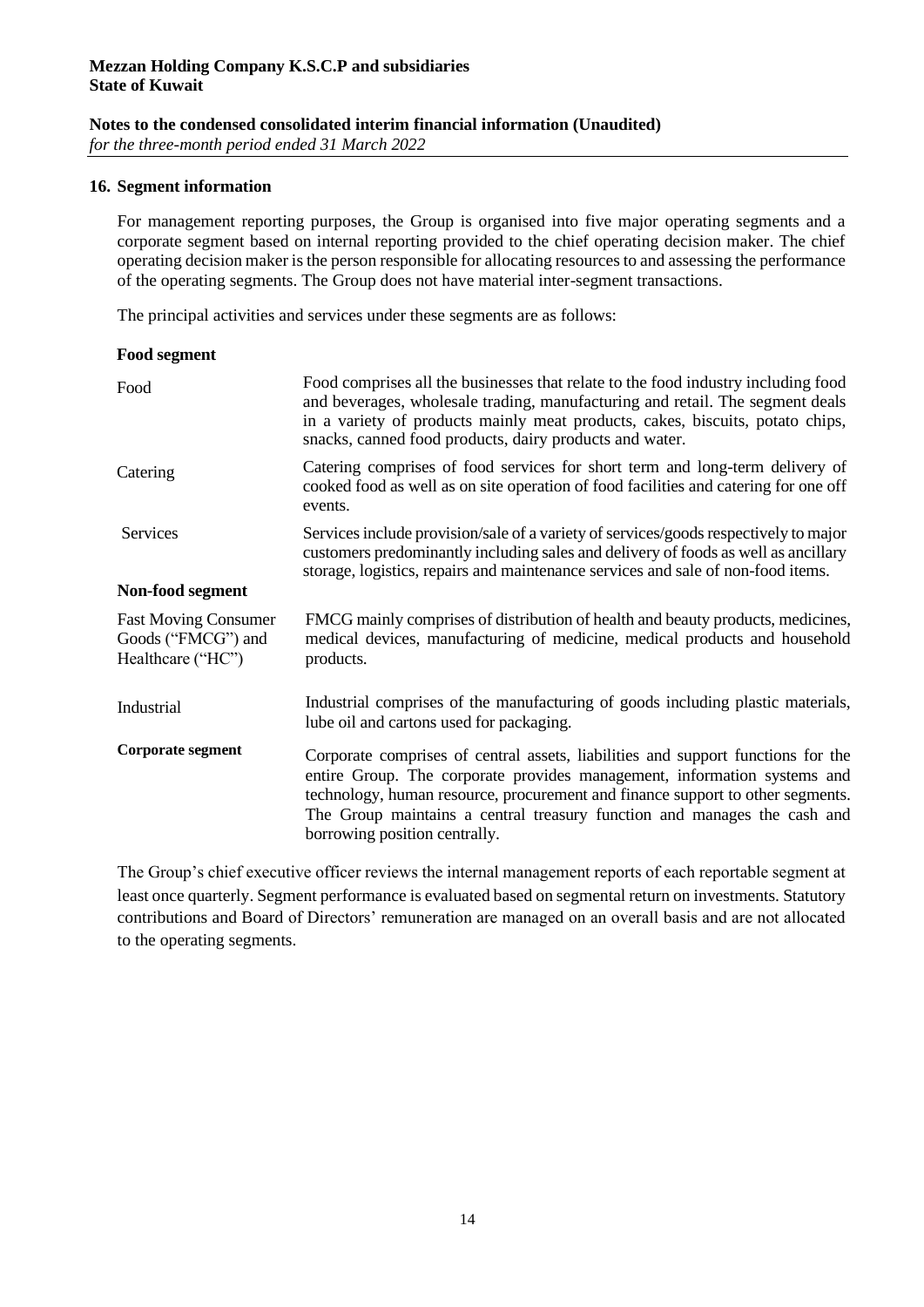## **Notes to the condensed consolidated interim financial information (Unaudited)**

*for the three-month period ended 31 March 2022*

*i.* The following tables present information for the Group's operating segments:

|                                    | 31 March 2022 (Unaudited) |                |                       |                        |                            |                                |                        |            |                    |
|------------------------------------|---------------------------|----------------|-----------------------|------------------------|----------------------------|--------------------------------|------------------------|------------|--------------------|
|                                    |                           | Food           |                       |                        |                            | Non-food<br>Corporate          |                        |            |                    |
|                                    | Food<br><b>KD</b>         | Catering<br>KD | <b>Services</b><br>KD | Sub-total<br><b>KD</b> | <b>FMCG &amp; HC</b><br>KD | <b>Industrial</b><br><b>KD</b> | Sub-total<br><b>KD</b> | <b>KD</b>  | <b>Total</b><br>KD |
| Revenues                           | 36,154,269                | 6,778,058      | 2,887,551             | 45,819,878             | 25, 151, 442               | 1,506,767                      | 26,658,209             | 450        | 72,478,537         |
| Segment profit/<br>$(\text{loss})$ | 1,686,082                 | (1,105,338)    | 531,549               | 1,112,293              | 2,523,566                  | 211,669                        | 2,735,235              | (591,088)  | 3,256,440          |
| <b>Total Assets</b>                | 133,993,158               | 28,719,476     | 12,264,886            | 174,977,520            | 90,123,483                 | 9,819,965                      | 99,943,448             | 2,574,212  | 277,495,180        |
| <b>Total Liabilities</b>           | 28,001,257                | 13,003,447     | 3,913,438             | 44,918,142             | 22,951,660                 | 2,798,717                      | 25,750,377             | 85,173,513 | 155,842,032        |

|                                    | 31 December 2021 (Audited) |                |                              |                 |                            |                         |                 |             |                    |
|------------------------------------|----------------------------|----------------|------------------------------|-----------------|----------------------------|-------------------------|-----------------|-------------|--------------------|
|                                    |                            |                | Food                         |                 |                            | Non-food                |                 |             |                    |
|                                    | Food<br>KD                 | Catering<br>KD | <b>Services</b><br><b>KD</b> | Sub-total<br>KD | <b>FMCG &amp; HC</b><br>KD | <b>Industrial</b><br>KD | Sub-total<br>KD | <b>KD</b>   | <b>Total</b><br>KD |
| Revenue                            | 120,916,958                | 30,572,227     | 12,936,305                   | 164,425,490     | 75,033,680                 | 5,675,768               | 80,709,448      | 1,650       | 245,136,588        |
| Segment profit/<br>$(\text{loss})$ | 3,698,988                  | (213,974)      | 1,760,180                    | 5,245,194       | 6,972,462                  | 863,678                 | 7,836,140       | (2,981,507) | 10,099,827         |
| Total assets                       | 125,737,944                | 27,373,944     | 10,761,341                   | 163,873,229     | 89,461,069                 | 11,917,180              | 101,378,249     | 2,221,155   | 267,472,633        |
| Total liabilities                  | 25,596,702                 | 11,193,227     | 3,614,124                    | 40,404,053      | 22,805,782                 | 2,641,121               | 25,446,903      | 81,552,664  | 147,403,620        |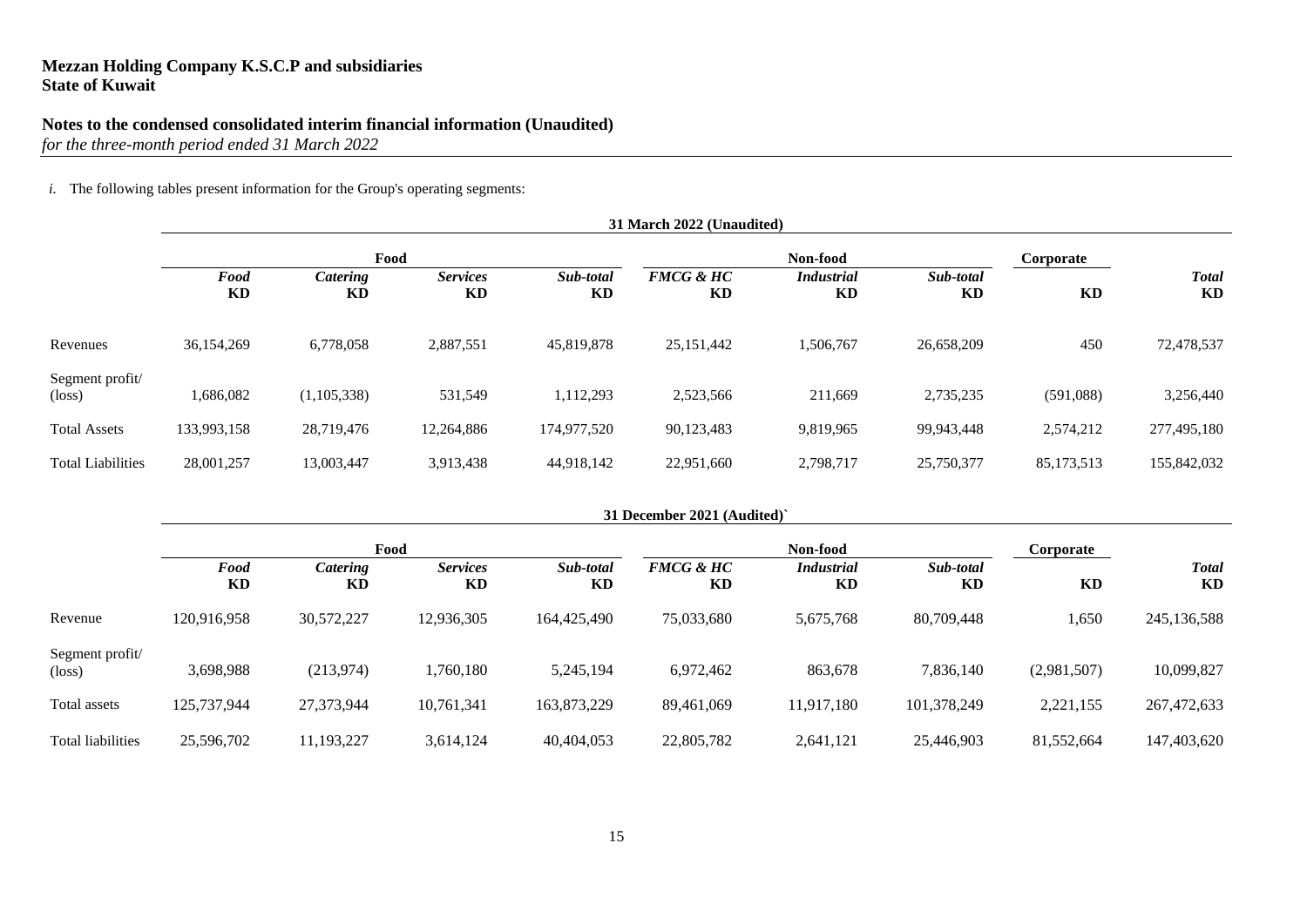#### **Notes to the condensed consolidated interim financial information (Unaudited)**

*for the three-month period ended 31 March 2022*

|                                    | 31 March 2021 (Unaudited) |                       |                       |                 |                            |                                |                        |             |                           |
|------------------------------------|---------------------------|-----------------------|-----------------------|-----------------|----------------------------|--------------------------------|------------------------|-------------|---------------------------|
|                                    |                           | Food                  |                       |                 |                            | Non-food                       |                        | Corporate   |                           |
|                                    | Food<br><b>KD</b>         | Catering<br><b>KD</b> | <b>Services</b><br>KD | Sub-total<br>KD | <b>FMCG &amp; HC</b><br>KD | <b>Industrial</b><br><b>KD</b> | Sub-total<br><b>KD</b> | <b>KD</b>   | <b>Total</b><br><b>KD</b> |
| Revenues                           | 33,728,994                | 7,335,550             | 3,536,403             | 44,600,947      | 27,340,665                 | 1,425,979                      | 28,766,644             | 300         | 73,367,891                |
| Segment profit/<br>$(\text{loss})$ | 2,878,585                 | 288,784               | 575,225               | 3,742,594       | 3,518,401                  | 324,661                        | 3,843,062              | (1,751,487) | 5,834,169                 |
| Total assets                       | 120,455,639               | 26,302,461            | 10,109,759            | 156,867,859     | 72,528,004                 | 9,347,441                      | 81,875,445             | 28,906,102  | 267,649,406               |
| Total liabilities                  | 25,653,226                | 8,007,907             | 3,381,040             | 37,042,173      | 19,420,719                 | 2,433,138                      | 21,853,857             | 85,380,425  | 144,276,455               |

*ii.* The following table present information regarding the Group's geographical area of operation:

|                            | Kuwait<br>KD | Kingdom of<br><b>Saudi</b><br>Arabia<br>KD | <b>United Arab</b><br><b>Emirates</b><br>KD | Qatar<br><b>KD</b> | Jordan<br><b>KD</b> | <b>Afghanistan</b><br><b>KD</b> | Iraq<br>KD               | <b>Total</b><br>KD |
|----------------------------|--------------|--------------------------------------------|---------------------------------------------|--------------------|---------------------|---------------------------------|--------------------------|--------------------|
| 31 March 2022 (Unaudited)  |              |                                            |                                             |                    |                     |                                 |                          |                    |
| Revenue                    | 54,461,850   | 2,005,592                                  | 8,894,203                                   | 4,625,662          | 1,958,168           |                                 | 533,062                  | 72,478,537         |
| Non-current assets         | 94,042,993   | 7,988,150                                  | 10,863,520                                  | 14,891,251         | 880,640             | 33                              |                          | 128,666,587        |
| 31 December 2021 (Audited) |              |                                            |                                             |                    |                     |                                 |                          |                    |
| Revenue                    | 177,535,231  | 5.317.429                                  | 31,561,574                                  | 20.116.404         | 7,254,652           | 849,056                         | 2,502,242                | 245,136,588        |
| Non-current assets         | 91,460,508   | 6,602,621                                  | 11,025,335                                  | 12,894,463         | 904,125             | 99                              |                          | 122,887,151        |
| 31 March 2021 (Unaudited)  |              |                                            |                                             |                    |                     |                                 |                          |                    |
| Revenue                    | 57,217,886   | 1,475,519                                  | 7.308.054                                   | 4,445,593          | 1,763,401           | 636,887                         | 520,551                  | 73,367,891         |
| Non-current assets         | 86,907,995   | 6,525,864                                  | 11.700.418                                  | 11,810,590         | 1,005,507           | 18,469                          | $\overline{\phantom{a}}$ | 117.968.843        |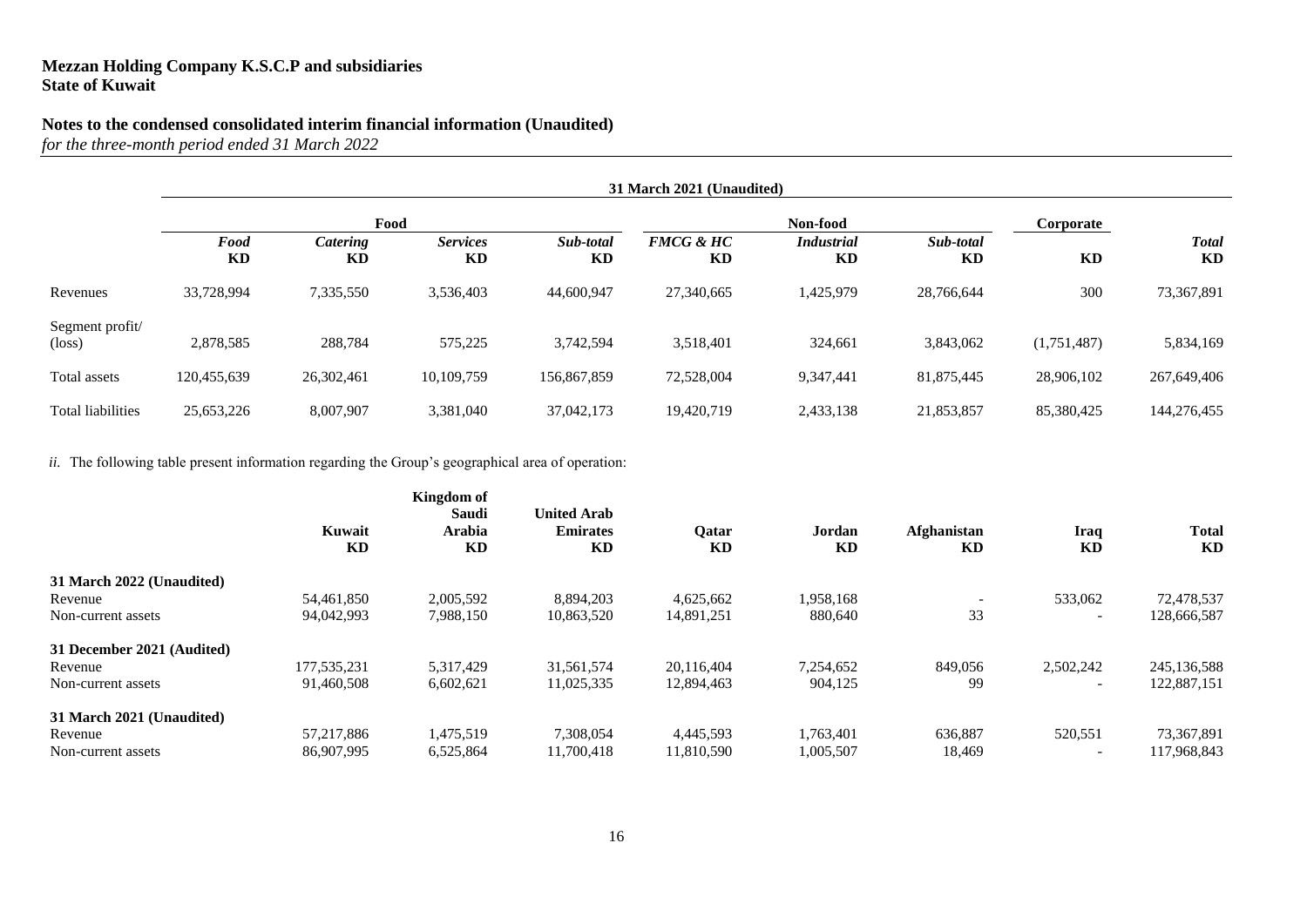*for the three-month period ended 31 March 2022*

#### **17. Fair value measurement**

#### *Fair value of financial instruments*

Financial instruments comprise of financial assets and financial liabilities. Fair values of all financial instruments are not materially different from their carrying values. For financial assets and financial liabilities that are liquid or having a short-term maturity, it is assumed that the carrying amounts approximate to their fair value.

All aspects of the Group's financial risk management objectives and policies are consistent with those disclosed in the consolidated financial statements for the year ended 31 December 2021.

#### *Determination of fair value and fair value hierarchy*

The Group uses the following hierarchy for determining and disclosing the fair values of financial instruments:

Level 1: quoted prices in active market for the same instrument;

**Level 2**: quoted prices in active market for similar instruments or other valuation techniques for which all significant inputs are based on observable market data; and

**Level 3**: valuation techniques for which any significant input is not based on observable market data.

The following table shows a reconciliation of investment at fair value through other comprehensive income from the opening balances to the closing balances for Level 3 fair values.

|                                | 2022<br>KD | 2021<br>KD |
|--------------------------------|------------|------------|
| Balance at 1 January (Audited) | 3,087,886  | 3,215,593  |
| Change in fair value           | (35,275)   | 369,690    |
| Balance at 31 Mar (Unaudited)  | 3,052,611  | 3,585,283  |

#### *Valuation methods and assumption*

The Group invests in a private equity company that is not quoted in an active market. Transactions in such investment do not occur on a regular basis. The Group uses a market-based valuation technique for these positions. The Group determines comparable public companies (peers) based on industry, size, leverage and strategy, and calculates an appropriate trading multiple for each comparable company identified. The multiple is calculated by dividing the enterprise value of the comparable company by an earnings measure. The trading multiple is then discounted for considerations such as illiquidity and size differences between the comparable companies based on company-specific facts and circumstances. The discounted multiple is applied to the corresponding earnings measure of the investee company to measure the fair value. The Group classifies the fair value of these investments as Level 3.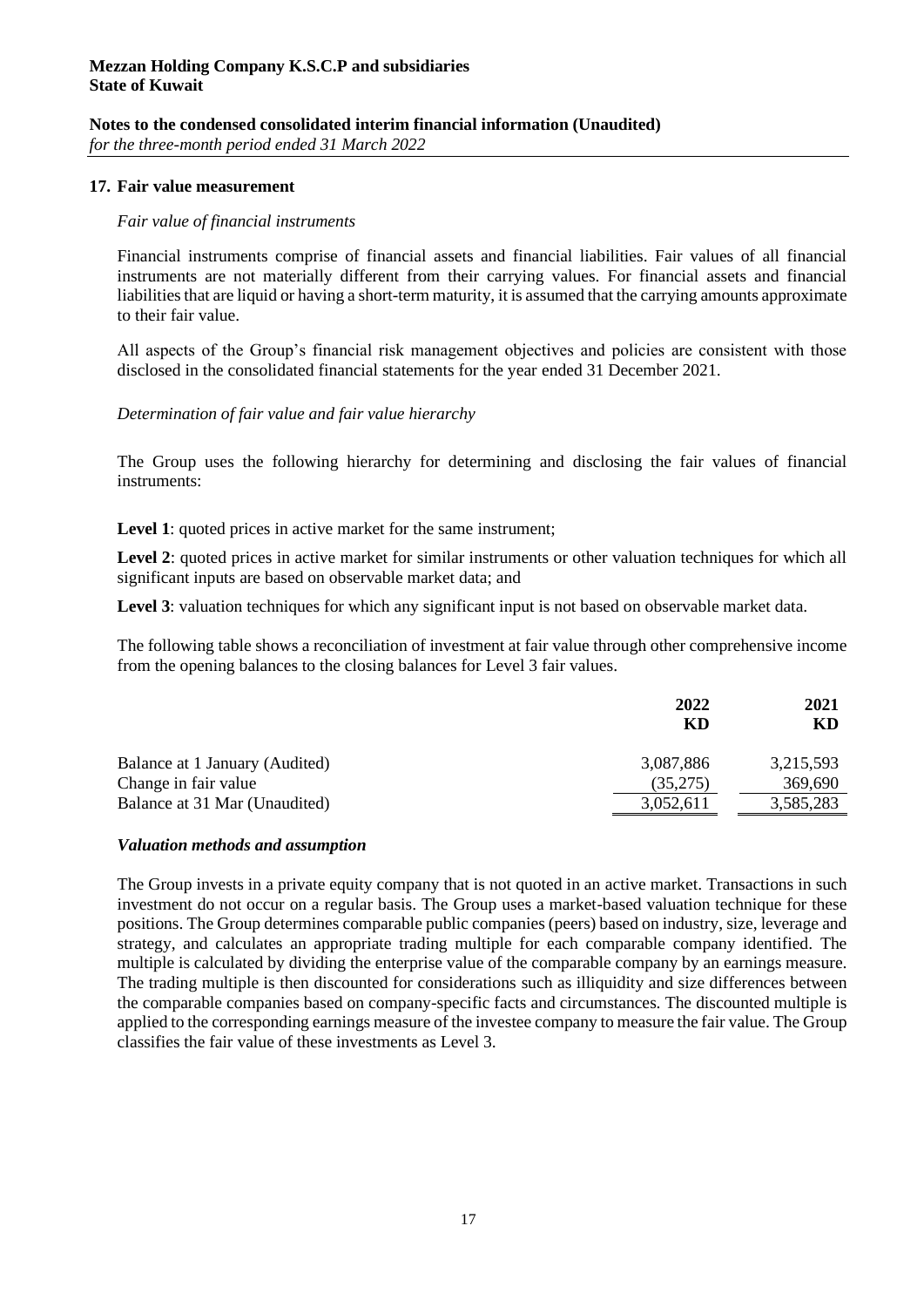*for the three-month period ended 31 March 2022*

#### *Description of significant unobservable inputs to valuation*

|                                                | <i><b>Valuation</b></i><br>techniques | Significant<br>unobservable<br>inputs | Range         | Sensitivity of the input<br>to fair value                                              |
|------------------------------------------------|---------------------------------------|---------------------------------------|---------------|----------------------------------------------------------------------------------------|
| Unquoted investment securities Market approach |                                       | $DIOM*$                               | $20\% - 30\%$ | Increase (decrease) in<br>the discount would<br>decrease (increase)<br>the fair value. |

Discount for lack of marketability ("DLOM") represents the amounts that the Group has determined that market participants would take into account when pricing the investments.

#### *Fair value of biological assets*

The following table shows the movement of biological assets from the opening balances to the closing balances for Level 2 fair values.

|                                 | 2022<br>KD | 2021<br>KD |
|---------------------------------|------------|------------|
| Balance at 1 January (Audited)  | 793,091    | 821,317    |
| Write offs                      | (1,800)    | (5,754)    |
| Purchase of livestock           | 92,212     |            |
| Sale of livestock               | (16, 413)  | (11,801)   |
| Changes in fair value           | 20,198     | 38,980     |
| Balance at 31 March (Unaudited) | 887,288    | 842,742    |
|                                 |            |            |

#### **18. Financial risk management**

All aspects of the Group's financial risk management objectives and policies are consistent with those disclosed in the consolidated financial statements of the Group for the year ended 31 December 2021.

#### **19. Contingencies and commitments**

#### *i. Contingencies*

At the reporting date, the Group had the following contingent liabilities in respect of letters of guarantee granted by banks from which it is anticipated that no material liabilities will arise:

|                      | 31 March    | 31 December | 31 March    |
|----------------------|-------------|-------------|-------------|
|                      | 2022        | 2021        | 2021        |
|                      | KD          | KD          | KD          |
|                      | (Unaudited) | (Audited)   | (Unaudited) |
| Letters of guarantee | 22,252,936  | 22,308,625  | 17,907,460  |